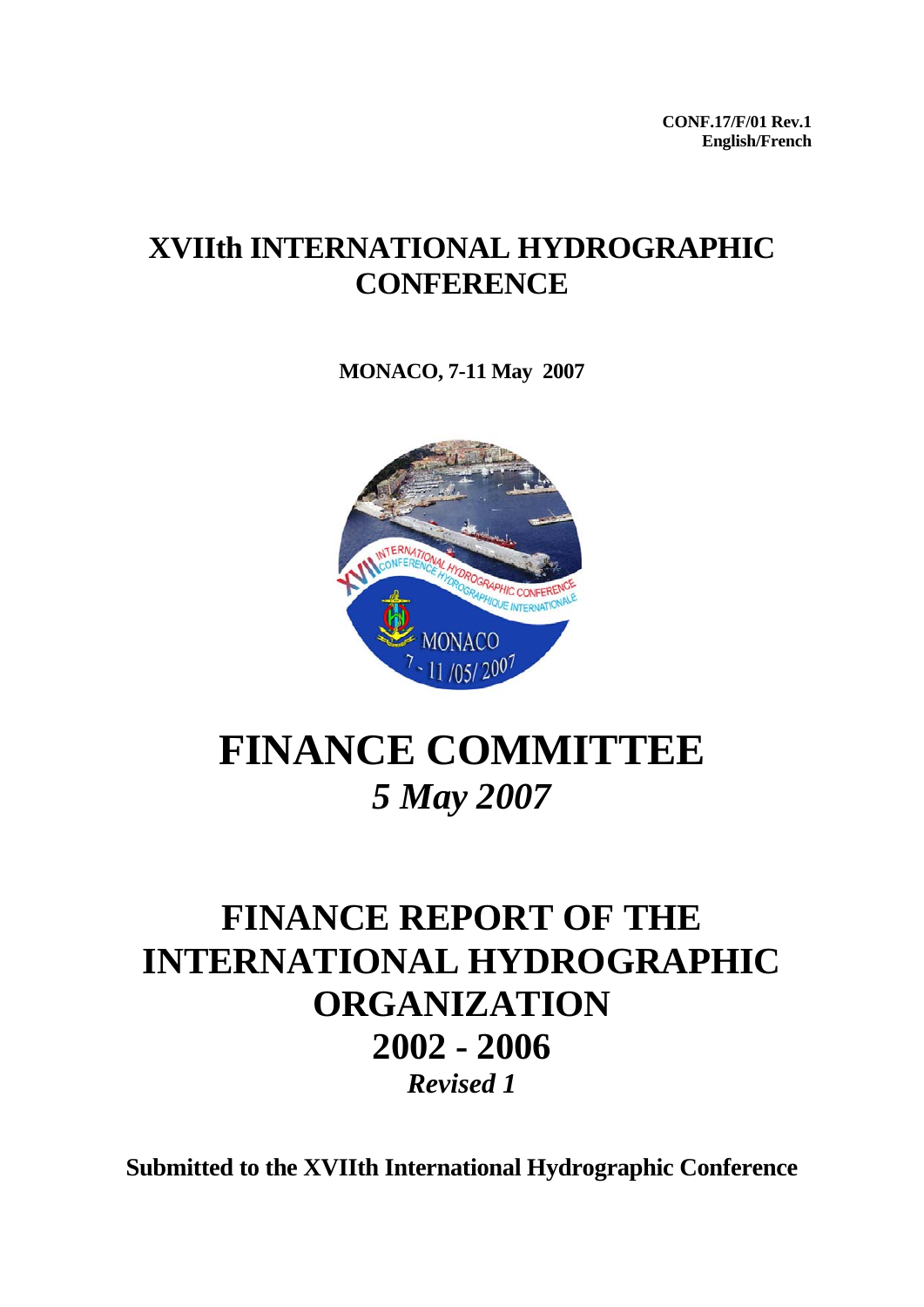|  |  | <b>TABLE OF CONTENTS</b> |
|--|--|--------------------------|
|--|--|--------------------------|

|                                                       | Page |
|-------------------------------------------------------|------|
| Introduction<br>1.                                    | 3    |
| 2.<br>Income 2002 to 2006 - Table 1                   | 3    |
| 3.<br>Expenditure 2002-2006-Table 2 explanatory notes |      |
| Conclusions<br>4.                                     | 10   |
|                                                       |      |
| <b>TABLE 1</b>                                        | 11   |
| <b>INCOME 2002-2006 (Euros)</b>                       |      |
| TABLE <sub>2</sub>                                    | 12   |
| EXPENDITURE 2002-2006 (Euros)                         |      |
| TABLE 3                                               | 15   |
| NET EFFECT ON CAPITAL 2002-2006 (Euros)               |      |
| TABLE <sub>4</sub>                                    |      |
| <b>COMPARISON OF BALANCE SHEETS</b>                   | 16   |
| (as of 31 December 2002-2006)                         |      |
| TABLE 5                                               | 20   |
| INTERNAL RETIREMENT FUND (IRF) EVOLUTION              |      |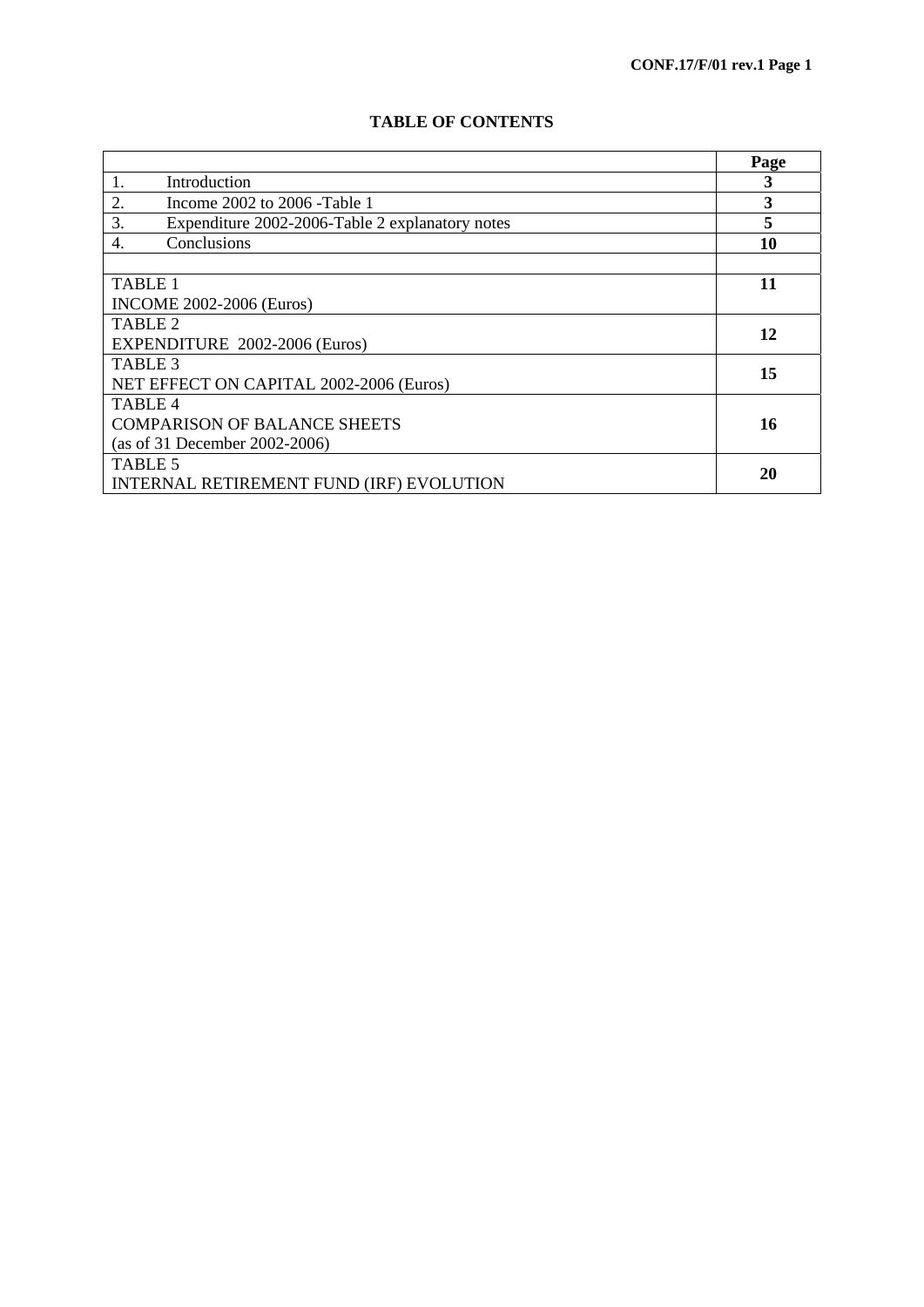# **IHO FINANCE REPORT 2002-2006 Submitted by the IHB Directing Committee**

#### **1. INTRODUCTION**

#### **1.1 Preparation of the Report**

This report on the administration of the finances of the International Hydrographic Organization for the period 1 January 2002 to 31 December 2006 has been prepared by the Directing Committee of the International Hydrographic Bureau for examination by the Finance Committee and their recommendation for approval by the Conference in accordance with Article 12(a)(i) of the IHO General Regulations.

#### **1.2 Audit of the accounts**

The Bureau's accounts for each calendar year have been audited by the Auditor appointed by the XVIth International Hydrographic Conference. The annual report of the Auditor has been included in each Annual Report, Part 2 – Finance.

# **1.3 Currency**

In accordance with the IHO Financial Regulations, Article 2(a), the Euro was introduced on 1 January 2002, as the currency to be used for the accounting purposes of the Organization.

#### **1.4 Bank transfers**

Transfer of cash from the Bureau's various bank accounts in Monaco, the United Kingdom and the United States of America have been made as required and in conformity with the exchange control regulations. Bank accounts outside of Monaco have been maintained in order to facilitate payments abroad whenever needed.

#### **1.5 Annual Financial Statements**

Financial Statements have been forwarded annually to Members of the Finance Committee for comment. Upon review, comments of the Finance Committee have been forwarded with the report for approval by the Member States as the Annual Report, Part 2 – Finance.

# **2. INCOME 2002 TO 2006 -TABLE 1**

# **2.1 Contributions**

#### 2.1.1 Number of shares

In 1993 the Organization, based on a suggestion from France, ceased the projection of increased shares for pending Member States and has based budget projections on the known number of shares at the time of budget preparation. The five-year budget estimates (2003-2007) were prepared for the XVI IHC based on this principle with a number of 593 shares. Also during the five-year period there were small changes in the number of shares due to changes in the tonnage figures reported by Member States.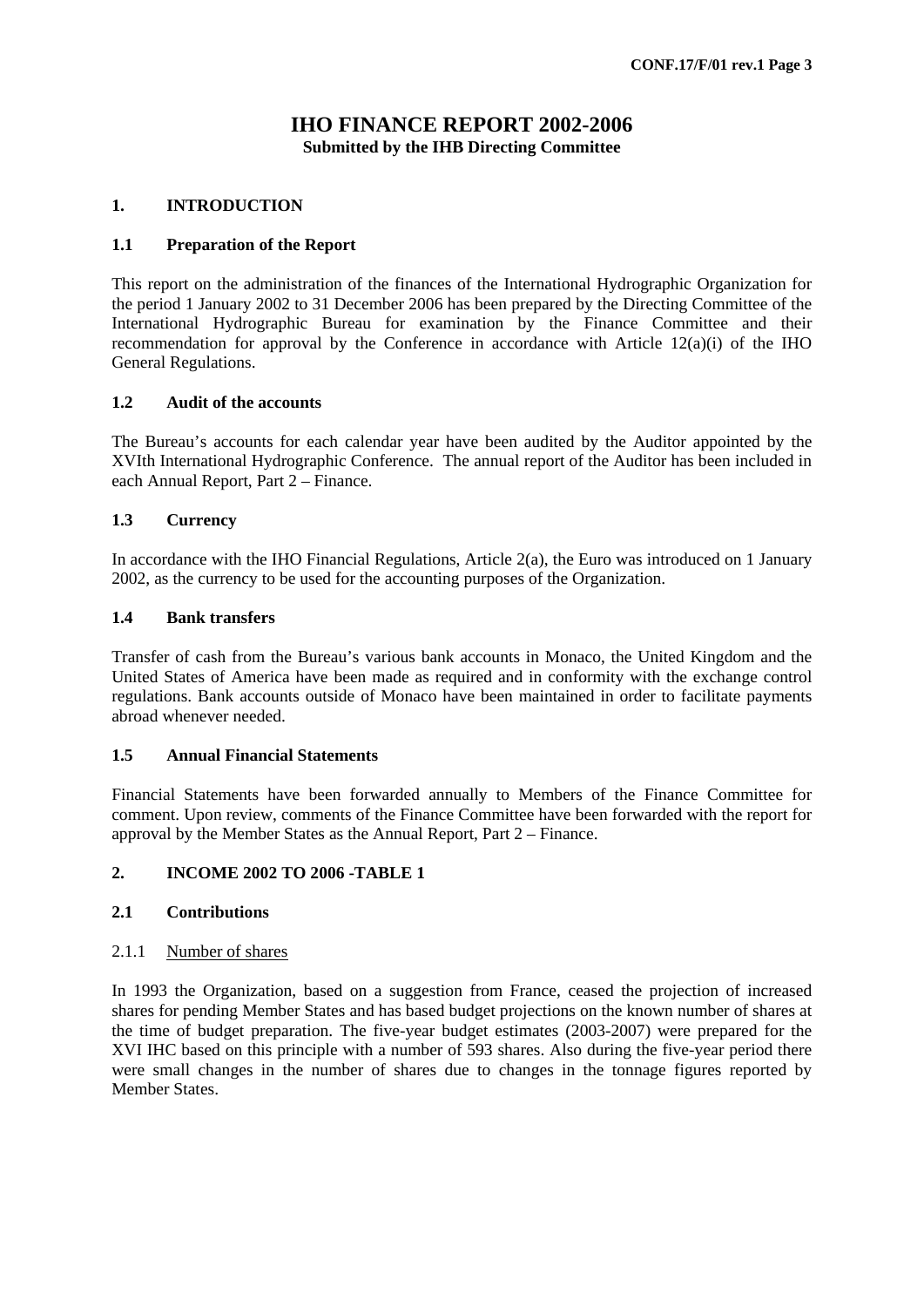The number of shares of 598.5 in 2002 progressed to 612 in 2003, to 616 in 2004, to 621.5 in 2005 and to 629 in 2006 (note: half shares result from new Member States joining the Organization after July).

Six new Member States joined the IHO during the period making a total of seventy-six. These States are: Mexico, Slovenia and Kuwait in 2002, Myanmar in 2004, Latvia and Mauritius in 2005.

# 2.1.2 Value of a share

There was no increase in the share value for 2002, 2003 and 2004. The XVIth International Hydrographic Conference in April 2002 had approved increases in the share value by 2.5% for 2005, 2.9% for 2006 and 3.0% for 2007. The Directing Committee in managing the finances of the Organization recommended an increase of 2.0% for 2005 (instead of 2.5%) and no increase for 2006 and 2007 resulting in the total increase of the share value of 2.0% instead of 8.4% for the period of 2003-2007.

# 2.1.3 Suspension of rights and benefits

The Dominican Republic and the Democratic Republic of Congo (ex Zaire), in 1983, and Suriname, in 1991, had their rights suspended for failing to pay their contributions. These Member States remain suspended as they have not paid their outstanding contributions. Guatemala had its rights suspended in 1991 but was restored in June 2002 upon payment of its outstanding contributions.

# 2.1.4 Payments of contributions

Payments of contributions generally have been good throughout the period. The status of contribution payments has been provided in each Annual Report, Part 2 – Finance. As a general observation it has to be noted that for the period 2002-2006, 50% of the contributions were paid by 50% of Member States by the end of April each year, while the final amount received at the end of the years has varied between 85.31% in 2003 and 92.37% in 2004 with an average over the five year period of 88.75%.

# **2.2 Sales of Publications**

The income from the sales of publications has remained at a reasonable level for the period 2003- 2006 ranging between 8,843 Euros in 2005 and 13,133 in 2004. Substantially higher sales in 2002 of 20,300 Euros were associated with the Conference of the Organization.

It has to be noted that the publication and distribution of the International Hydrographic Review were contracted out to a commercial company in 2000.

# **2.3 Interest on the bank accounts**

The total interest earned for the period was 259,137 Euros or nearly triple that projected by the XVI Conference (82,734 Euros). This sharp increase in the interest earned was mainly due to the upward trend of global interest rates and the continuous negotiations with the local banks, in order to take advantage of the best interest rates offered by local banks.

# **2.4 GEBCO Grant**

The Government of the Principality of Monaco generously continues its annual contributions towards GEBCO expenses for a total of 37,600 Euros. In 2006 the annual contribution of 7,600 Euros was allocated to the GEBCO Fund.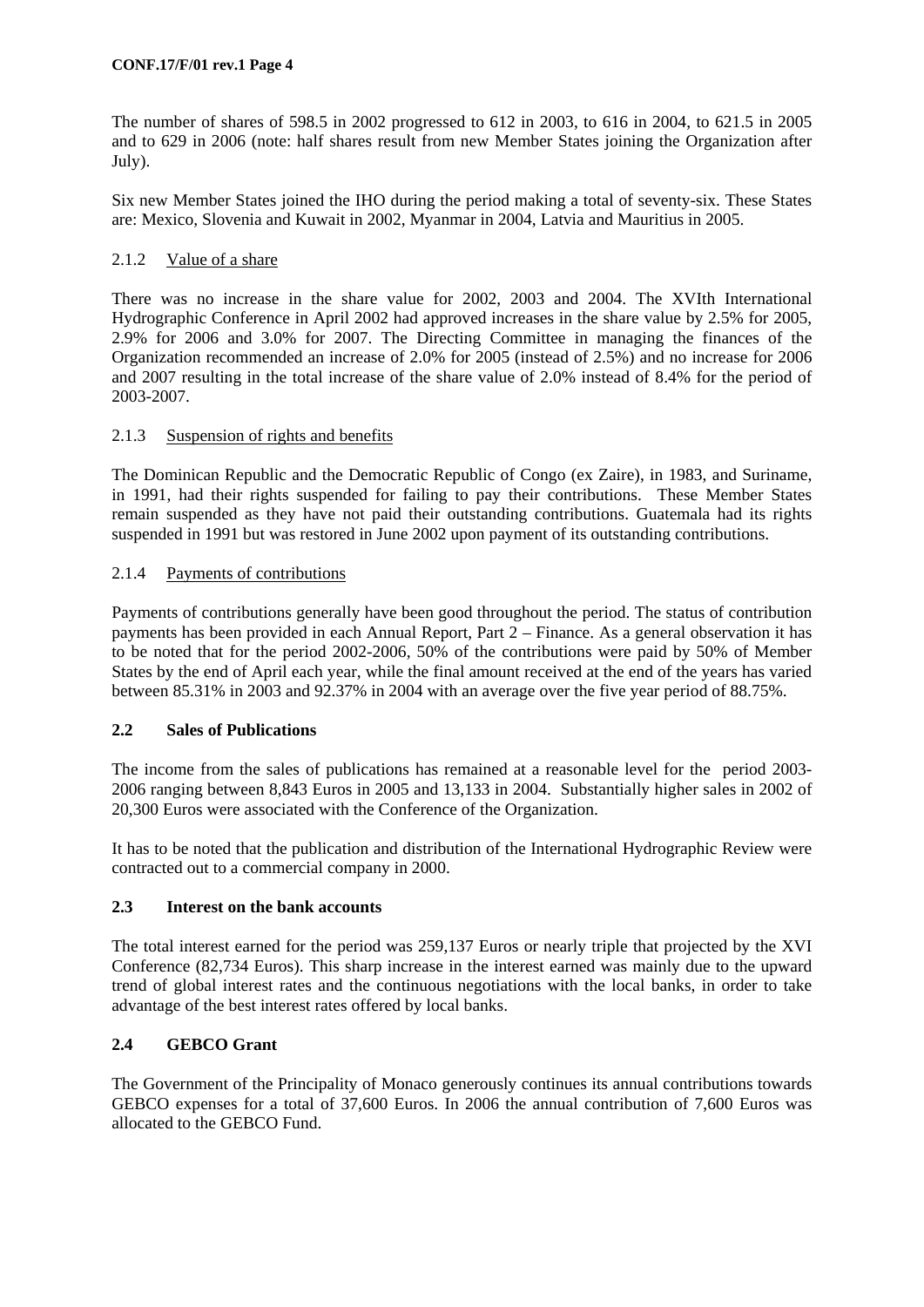# **2.5 Internal Tax**

The Directors and all the Staff of the Bureau continue to pay a monthly Internal Tax, which is 10% of their gross salary.

# **2.6 Extraordinary income**

# 2.6.1 Interest on overdue contributions

Extraordinary income of 108,965 Euros resulted from the interest on overdue contributions as required by Article 13 (c) of the Financial Regulations.

# **2.7 INCOME – Summary**

The total estimated income for the period 2002-2006 was 12,694,282 Euros and the total income received during the period was 13,220,244 Euros. This increase was due to the increase of the number of shares as new States joined the Organization and in the increase of the other items of this Chapter as explained above.

# **3. EXPENDITURE 2002-2006-TABLE 2 EXPLANATORY NOTES**

# **3.1 Chapter I – Personnel Costs**

# 3.1.1 Directors' and Staff salaries

Member States approved the recommendations of the Finance Committee Working Group which was established, following the Decision 21(a) of the XVI International Hydrographic Conference, to study the alignment of salaries of the IHB Directors and Staff with the UN system. These recommendations are as follows:

- Directors, Category A Staff and Translators should have their rates of pay aligned with UN pay scales. Directors were assimilated to level D-1 of the UN system (and not to D-2 as it was proposed by the UN Body), Category A Staff to P-4 (and not P-5) and Translators to P-1 (and not P-2);
- Average increase in net pay awards should be made to the above with effect from 1 January 2004 (this was implemented on 1 July 2004) as follows: Directors 25%, Category A Staff 22.4% and Translators 11.7%;
- The payment of the bonus representing one month's salary should cease to all Staff whose salary scales are aligned with the UN pay scales;
- The UN pay scales, including the Post Adjustment factor, should be used as a benchmark against which the IHB scales are determined for individuals at the time of initial appointment or re-appointment where the post is subjected to a process of external competition. The pay scale fixed upon appointment will be subject to increases in line with the average awards made to the Monaco Civil Service.

The details of this subject are included in Finance Committee Circular Letter 5/2003 dated 17 October 2003. To accommodate this alignment, Member States approved an increase in the Conference approved level of expenditures to 236,946 Euros in 2004, 271,993 Euros in 2005, 284,179 Euros in 2006, and 296,315 Euros in 2007.

In 2003 one Staff Member took early retirement without replacement and the Professional Assistant for Hydrography was replaced.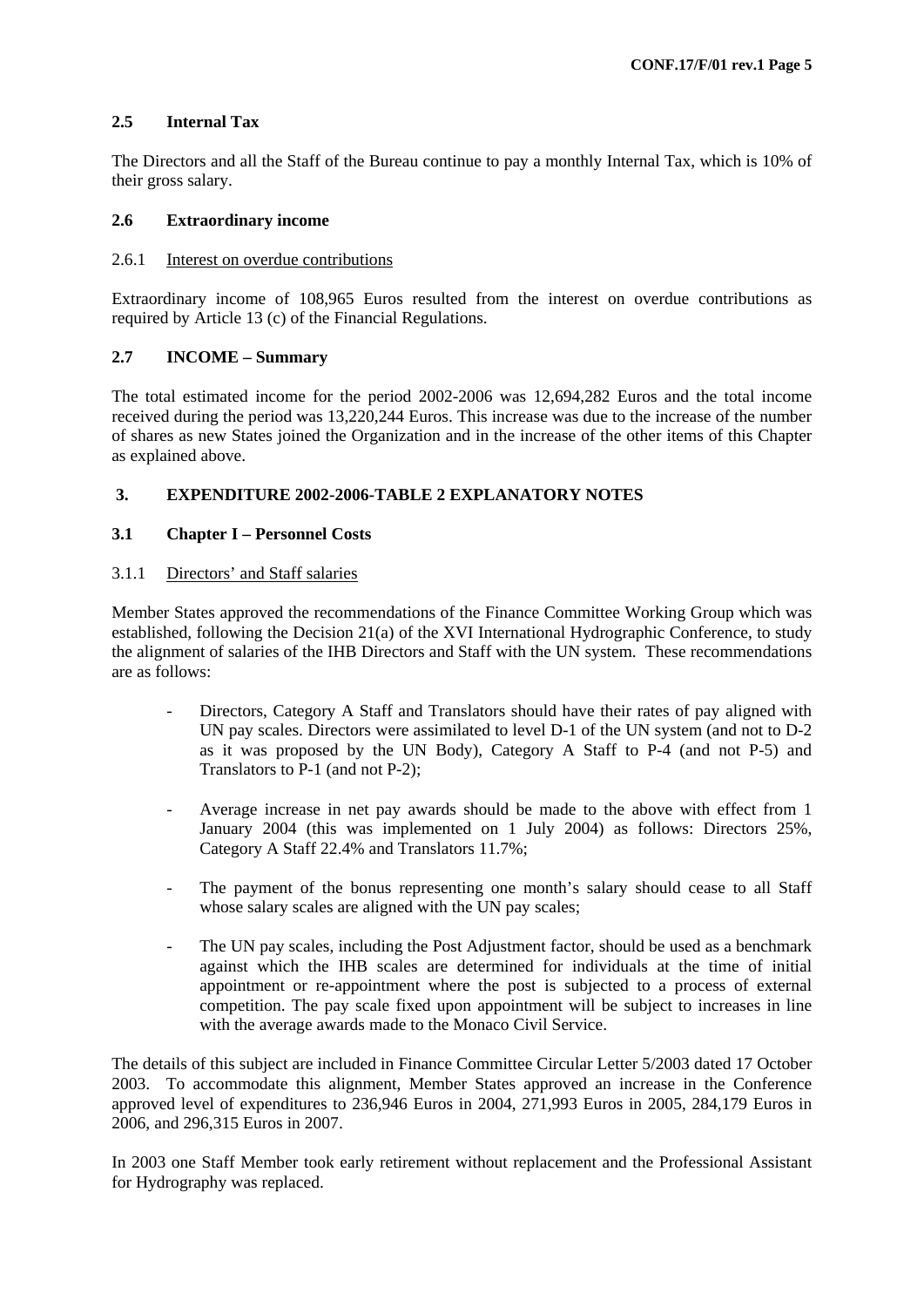Directors and Staff whose salaries were aligned to the UN salary scheme, ceased to receive language allowance and the Monaco cost of living allowance, from 1 July 2004.

# 3.1.2 Annual Bonus

An annual bonus of one-month salary has been paid to the Directors and Staff; however, the bonus ceased for the Directors, Category A Staff and Translators from 1 July 2004 when their salaries were aligned with the UN system. The bonus is not taken into account for pension purposes.

# 3.1.3 Payment to the Retirement Fund

The retirement schemes of the Directors and Staff are as follows:

- Staff recruited before 31 August 1987 come under the Internal Retirement Fund (IRF). For these employees the Organization and the Staff pay a contribution of 15% and 7.5% of the basic salary, respectively;
- The Directors and Staff recruited after 31 August 1987 have Personalized Pension Plans (PPP), to which the Organization and the Staff contribute 15% and a minimum of 5% respectively.

Also the Bureau continues to pay the obligatory contributions to the Association Monégasque des Retraites par Repartition (AMRR), which is a Monegasque complementary retirement scheme for all Staff except Directors.

The IRF had suffered a loss of 150,000 Euros due to the investment of part of the Fund in Equities. The years 2000-2003 represented one of the worst investment climates in recent years. The details were reported to Member States in FCCL 2/2003 dated 4 April 2003. The Directing Committee took measures to reduce the amount of the IRF at risk to market volatility and at present 82% of the IRF is kept in Bank Accounts and 18% is invested in Mutual Funds. The developments of the IRF are examined during the meetings of the Directing Committee with the Chairman and Vice-Chairman of the Finance Committee that take place twice a year in accordance with Article 14 of the General Regulations.

# 3.1.4 Accident Insurance for the Personnel

The Bureau has continued with the compulsory insurance policy covering the risk of work accidents.

# 3.1.5 Family Allowance

Family Allowances were paid and adjusted in accordance with the regulations of Monaco. This item varies according to the number of eligible family members.

# 3.1.6 Education Grants

Education Grants were paid in accordance with the United Nations' system as was adopted by the XIV I.H. Conference. This item varies according to the number of eligible family members attending school.

# 3.1.7 Home rental

A small expense was foreseen under this item for one of the Staff members who was eligible for House Rent Allowance in accordance with Staff Regulations paragraph IV.2.2.2. This allowance ceased in July 2004, as no Staff member is any longer eligible to receive it.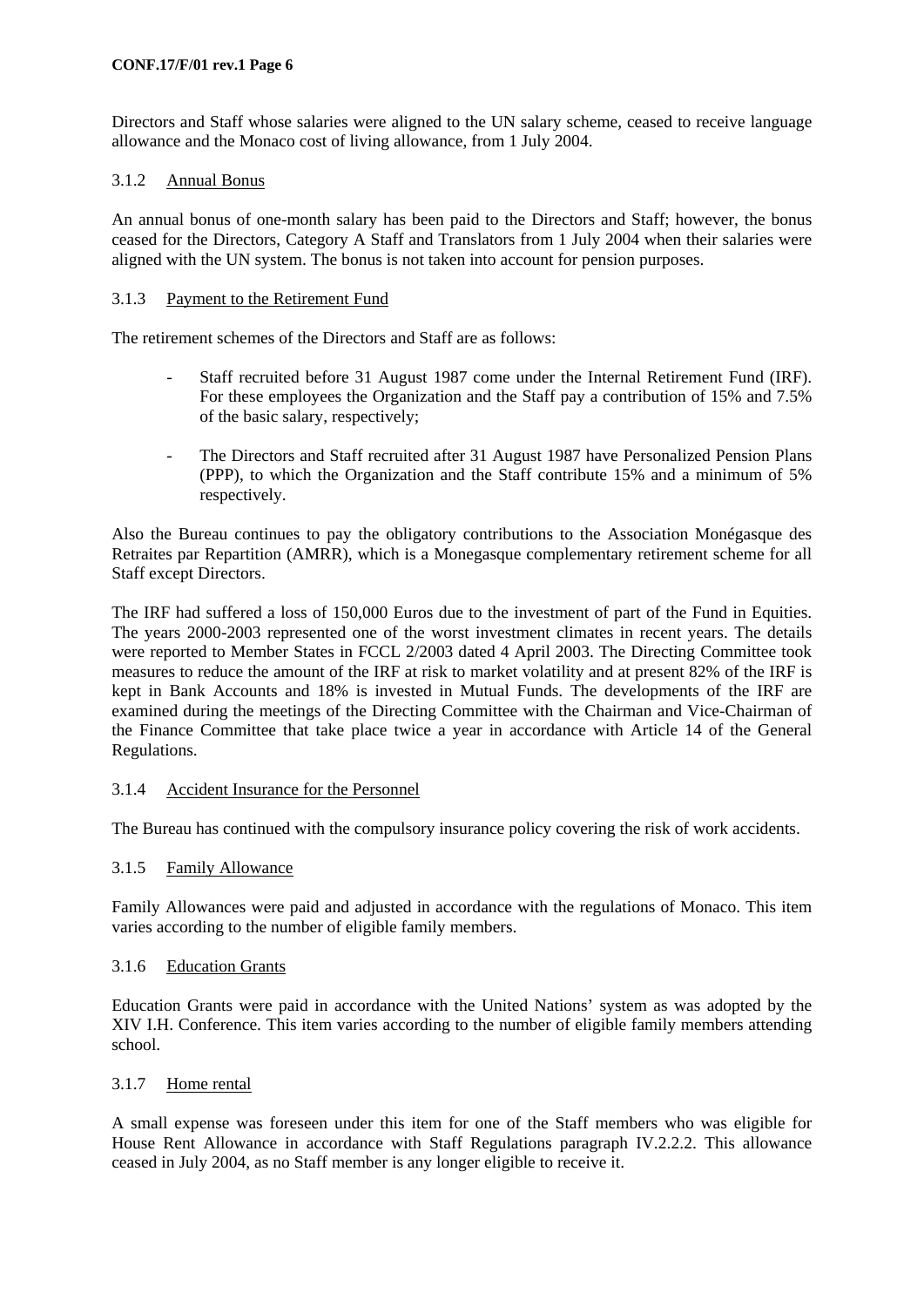#### 3.1.8 Medical Expenses

Medical Expenses were high during the period due to the number of personnel, active and retired, requiring medical care and the rising costs of medical care. The Bureau carries an insurance plan to guard against major medical claims and the recovery of funds from the plan has been indicated separately. Due to the big difference in what was paid and what was received back, the Directing Committee renegotiated the contract with the company, with better terms for the Bureau and an immediate profit of about 40,000 Euros for 2006. This insurance contract includes the obligation to have an extra policy covering disability and death.

# 3.1.9 Home leave

Directors and Category A Staff recruited on an international basis and their dependents are eligible for Home Leave every two years in accordance with the decision of the XIIIth I.H. Conference. Home Leave has been granted in accordance with IHB Staff Regulations VI.4.

#### 3.1.10 Pensions paid to retired Staff members (only IRF)

As noted in the FCCL 5/2003 dated 17 October 2003, from 1 January 2005 the pensions to retired Staff are paid from the IRF, as was the case before 2000.

#### 3.1.11 Salaries – Temporary Staff

With this item the Bureau covers the need to employ temporary Staff. In 2005 two of the Staff members were on maternity leave for six months and approximately 50,000 Euros were paid for the employment of Temporary Staff to cover these posts.

#### 3.1.12 Training

Training was concentrated on three items: language tuition in English/French and Spanish for those wishing to improve their level of knowledge, training in information technologies required by the Bureau and training in the performance of actuarial studies required for the monitoring of the IRF.

#### 3.1.13 Personnel Expenses – Summary

Total expenditure in this Chapter was 8,933,418 Euros compared to an approved expenditure of 9,176,627 for the five year period.

The expenditures of this Chapter represent 80.34% of the total operating costs and should be considered as "inelastic" expenses that slowly increase year after year due to the increase in cost of living and the provision of services.

# **3.2 Chapter II – Current Operating Cost**

#### 3.2.1 Maintenance

The cost of maintenance contracts remained stable throughout the period. A new alarm and security system was installed at the Bureau by the Government of Monaco.

#### 3.2.2 Office Stationery

Expenditure to cover the needs under this item remained within normal limits.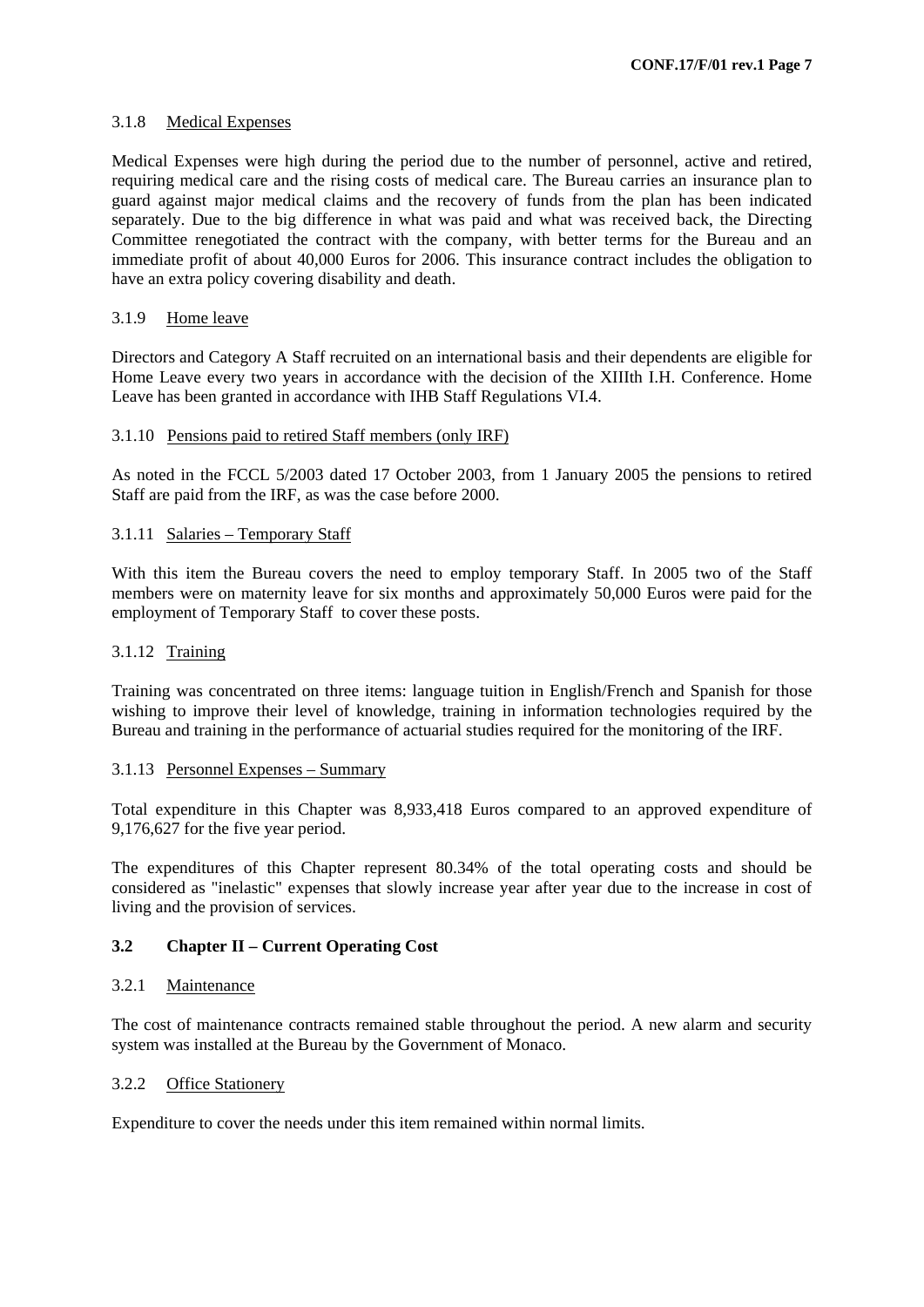# 3.2.3 Post, telephone and telefax

The expenditure for all the telecommunication costs of the Bureau has remained constant through the five-year period. This was mainly due to the use of the IHO web site by Member States to download different documents and the use of e-mails by the Bureau to send Circular Letters and other documents.

#### 3.2.4 Consultancy Expenses

During the five-year period approximately 123,000 Euros were paid in consultancy fees. This amount represents 35% of the amount approved by Member States.

#### 3.2.5 Public Relations

The funds available were used to cover expenses related to receptions, to invitations, and to the requirements to support visiting officials of Member States and other Organizations to the Bureau and for celebrating the World Hydrographic Day.

#### 3.2.6 Travel (Technical Assistance and long distance travel)

The expenditure for the five-year period on this item was approximately 930,000 Euros compared to 887,000 Euros (an increase of approximately 7%) approved by Member States during the annual approval of the Budget and to 773,000 Euros (an increase of approximately 20%) that the Conference approved in 2002. This increase was due to several reasons not foreseen during the budget preparation and approval in 2002:

- Strategic Planning Working Group (SPWG). The IHB provided Executive Official and Secretary for the several SPWG and SPWG Chair-Group meetings held during the period.
- Capacity Building Committee. The IHB provided the Chairman and Secretary for the Capacity Building Committee that was established in 2003.
- Extraordinary meetings. Numerous Regional Hydrographic Commissions held extraordinary meetings during the period and exigent circumstances, such as the 2004 Indian Ocean Tsunami, generated unplanned meetings that required the participation of the IHB.
- Changes in long distance travel criteria. In 2005, Article VIII.1.3 of the Staff Regulations was more clearly interpreted as it relates to the class of long distance travel for IHB Staff.

# **3.2.7 Publications**

This item covers the cost of producing publications. The expenditures after 2002 have decreased due to moving from print to digital form. Hard copy publications and printing support for different meetings and other obligations will continue as necessary.

The cost involved in the publishing and distribution of the I.H. Review is now a fixed fee paid to the commercial publisher.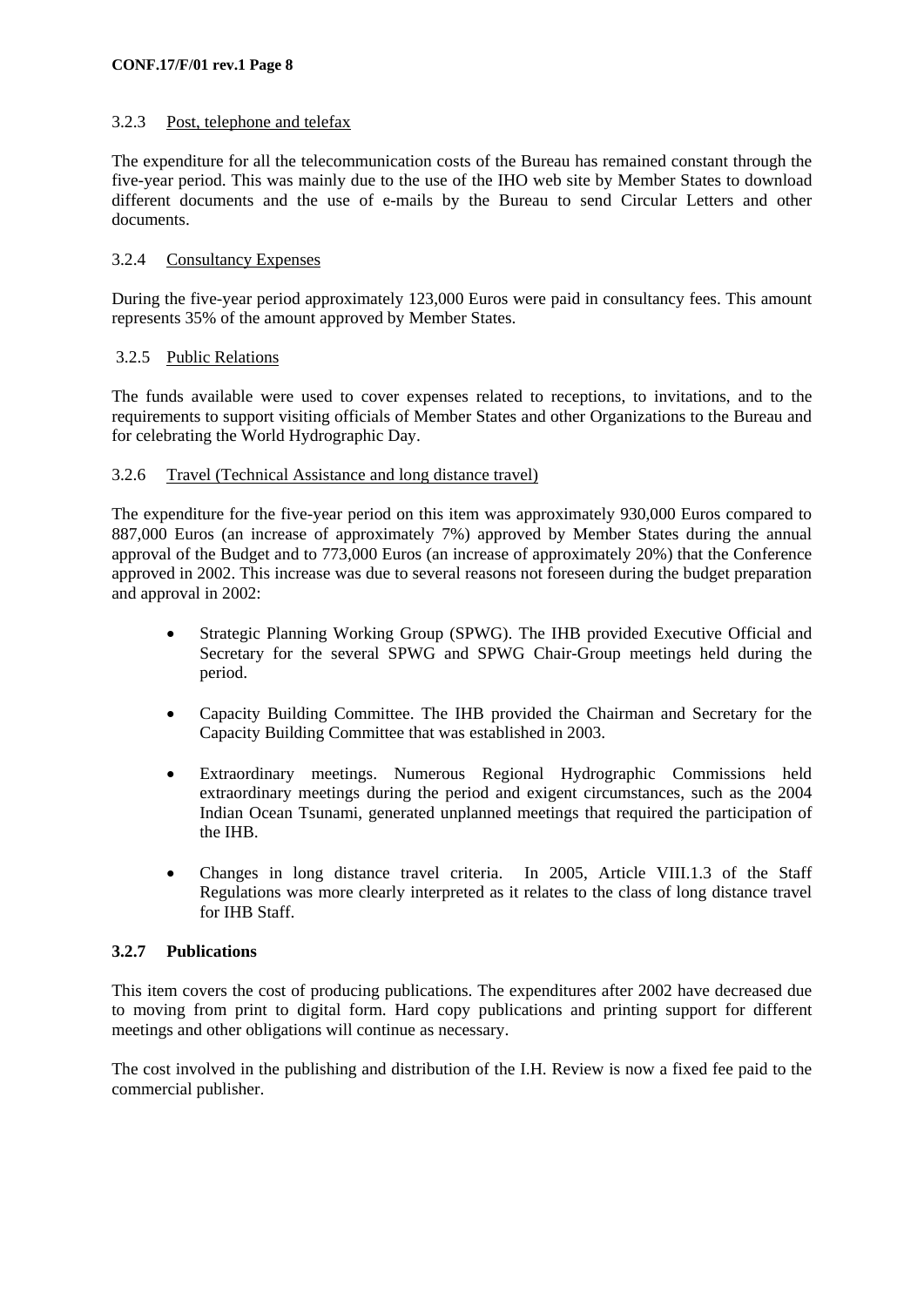# **3.3 Chapter III – Capital Expenditure**

Expenditures for office equipment principally have been to improve automation within the Bureau and purchase of furniture.

# **3.4 Total Operating Costs**

The total Operating Costs during the period were 11,119,331 Euros. These were 799,147 Euros less than the approved 11,918,478 Euros.

# **3.5 Chapter IV – Printing Fund**

The five-year budget made provision for a total of 35,063 Euros to be added to the Printing Fund during the period. The fund is used to purchase new photocopiers, printers and other printing material that are needed. In 2004 a new colour printer was purchased to cover publication and other requirements. A total of 23,716 Euros were expended leaving the Printing Fund with a balance of 67,693 Euros.

# **3.6 Renovation Fund**

The five-year budget made provision for a total of 23,716 Euros to be added to the Renovation Fund during the period. After having occupied the new premises for 10 years some work was needed. A total of 7,666 Euros was expended with 10,000 Euros remaining in the Renovation Fund.

# **3.7 I.H. Conference Fund**

At the end of 2002 the I.H. Conference Fund had an 88,000 Euros balance with the five-year budget allocating the addition of 399,300 Euros over the period to support the 2005 EIHC and the 2007 IHC. For the 2005 EIHC a total of 120,265 Euros were spent in planning and execution. At the end of 2006, 288,763 Euros are available in the I.H. Conference Fund for the planning and execution of the XVII IHC and subsequent Conferences.

# **3.8 Removal Fund Allocation**

The five-year budget made provision for a total of 166,000 Euros to be added to the Removal Fund during the period. This Fund covers all the obligations for the removal of the Directors and Professional Assistants (furniture, tickets, etc) and their dependents when they join or leave the Bureau. A total of 173,400 Euros were expended during the period and at the end of 2006, 87,000 Euros are available in the Removal Fund.

# **3.9 Capacity Building Fund**

This Fund was established at the end of 2004 to cover Capacity Building requirements of the Organization. For the three-year period the Fund has received 120,000 Euros from the Budget, 96,000 Euros were transferred from the budget surplus, 100,000 USD (80.000 Euros) were donated by the Republic of Korea and 3,100 Euros by Chile. To date expenditures have amounted to 110,000 Euros and at the end of 2006 196,000 Euros are available in the Capacity Building Fund.

# **3.10 Emergency Reserve Fund**

In accordance with Article 18 of the Financial Regulations, the emergency reserve fund, the amount of which shall be not less than one-twelfth of the total annual operating budget of the Organization, is exclusively designed to enable the Organization to meet extraordinary expenditures. At the end of 2006 the Emergency Reserve Fund was valued at 219,708 Euros and this amount is held in reserve by the IHB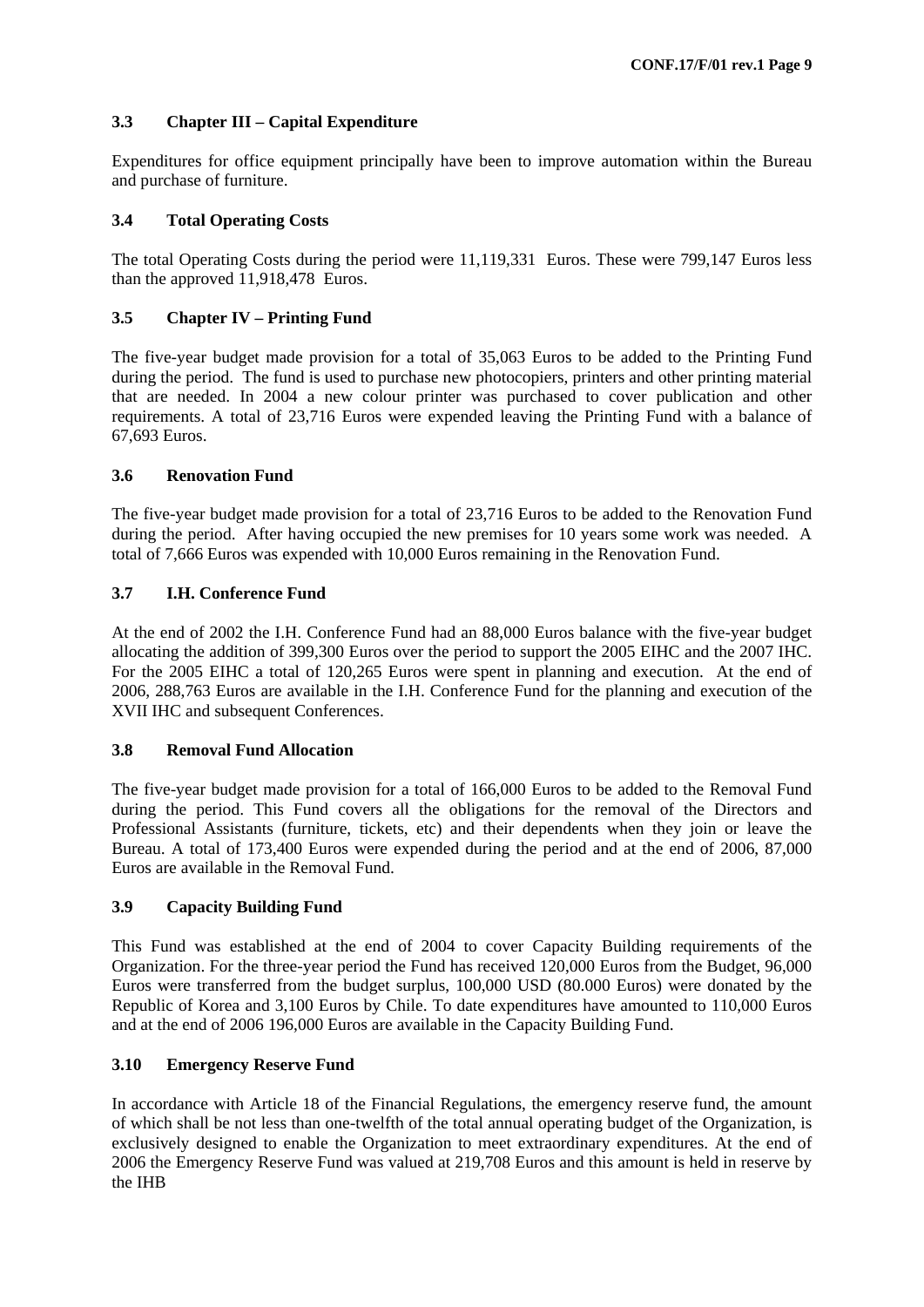# **3.11 Operating Cash Reserve**

The Operating Cash Reserve has been established to ensure the financial stability of the Bureau and to avoid any treasury difficulties. The amount that the IHB shall have at its disposal, on 31st December of each year, shall not be less than three-twelfths of the total annual operating budget of the Organization. At the end 2006, the IHB has more than the required minimal Operating Cash Reserve of 659,125 euros.

# **3.12 Internal Retirement Fund**

The amount of the Internal Retirement Fund on 1 January 2002 was 2,662,061 Euros and on 31 December 2006 was 3,045,078 Euros. As reported in FCCL 2/2003 dated 4 April 2003 there was a loss in the fund of approximately 150,000 Euros due to losses on the investments of the Fund, but this situation has now been stabilized. Following an updated actuarial study conducted by the Bureau and a transfer of funds from the budget surplus (263,713 Euros in the 5 year period), the investment losses reported in FCCL 2/2003 dated 4 April 2003 have been absorbed and the Fund is now in a position to cover the Organization's long-term obligation.

 As reported in FCCL 5/2003 dated 17 October 2003 the Bureau started paying the pensions to the retired Staff from 1 January 2005 from the Internal Retirement Fund, as was the case before 2000. There are twelve pensioners and two Staff members under the Internal Retirement Fund.

# **3.13 Internal Retirement Reserve fund**

This reserve fund was created in the past from transfers of unexpended budget surplus during the period 1990-1992, in order to cover the requirements of the Fund. Following a decision after a meeting with the Finance Committee Officers, this reserve was combined in 2006 with the Internal Retirement Fund.

# **3.14 Expenditure – Summary**

The total expenditure, including Total Operating Costs of 11,119,331 Euros and the actual expenditure in the operational Funds (see 3.5, 3.6, 3.7, 3.8, and 3.9) totalled 11,863,580 Euros over the 5-year period which was less than the 12,662,727 Euros approved for the 2002 -2006 budgets and was below the approved expenditure level in each year of the period. Also, during the period, there were limited transfers of credit between Chapters of the budget as provided in Article 10 of the Financial Regulations, and transfers of more than the allowed 10% transfer between chapters were not required.

# **4. CONCLUSIONS**

Throughout the five-year budget period, Total Income has exceeded Total Expenditures in all years. The Bureau has strived to contain costs and has had funds remaining in each year which have variously been applied to maintain Funds of the Organization, to increase the Operating Cash Reserve or to increase the Internal Retirement Fund. In the period 2003-2007 the increase in the share value is 2% compared to the 8.4% approved by the XVIth I. H. Conference. Overall the Organization is in a satisfactory financial position.

The details of Income, Expenditures, Net Effect on Capital, Liabilities and the Internal Retirement Fund are presented in the attached Tables.

\_\_\_\_\_\_\_\_\_\_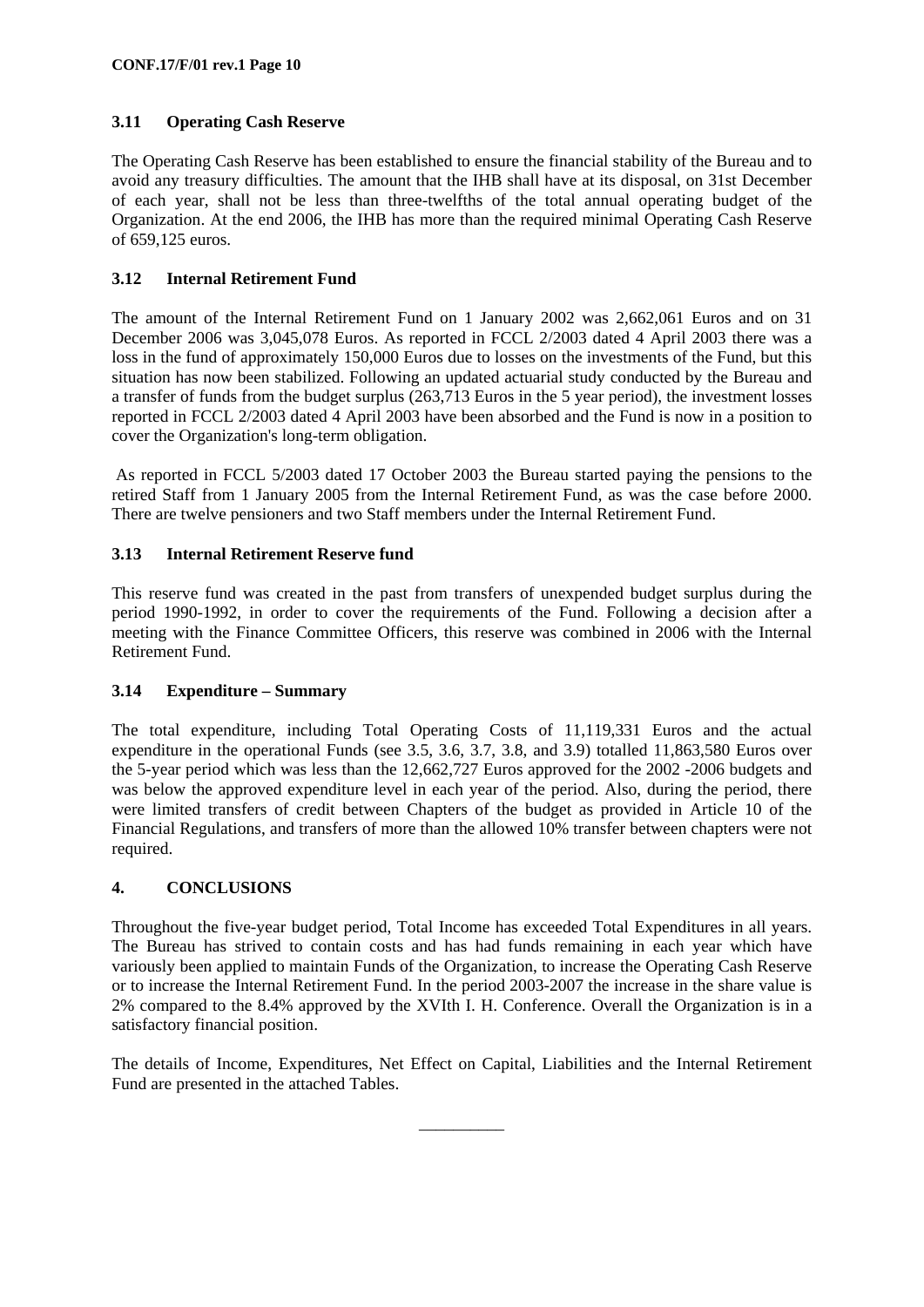#### **TABLE 1 INCOME 2002-2006 (Euros)**

|                                                | 2002      | 2003      | 2004      | 2005      | <b>Unaudited 2006</b> | <b>Total of period</b> |
|------------------------------------------------|-----------|-----------|-----------|-----------|-----------------------|------------------------|
| Number of shares of contribution               | 598.5     | 612.0     | 616.0     | 621.5     | 629.0                 |                        |
| Percentage of Evolution of the share value     | 0,00      | 0.00      | 0.00      | 2.00      | 0.00                  |                        |
| Yearly Unit value of the share of contribution | 3,906.35  | 3,906.35  | 3,906.35  | 3,984.48  | 3,984.48              |                        |
|                                                |           |           |           |           |                       |                        |
| <b>CONTRIBUTION OF THE YEAR</b>                |           |           |           |           |                       |                        |
| Received<br>(a)                                | 2,015,141 | 2,039,503 | 2,222,714 | 2,202,389 | 2,275,138             | 10,754,885             |
| Remaining due at end of year<br>(b)            | 322,809   | 351,183   | 183,598   | 273,965   | 231,100               | 1,362,656              |
|                                                | 2,337,950 | 2,390,686 | 2,406,312 | 2,476,354 | 2,506,238             | 12,117,541             |
|                                                |           |           |           |           |                       |                        |
| <b>SALES OF PUBLICATIONS</b>                   | 20,306    | 11,337    | 13,133    | 8,843     | 6,390                 | 60,010                 |
|                                                |           |           |           |           |                       |                        |
| <b>INTERIES ON MONIES IN BANKS</b>             | 48,984    | 36,595    | 41,845    | 53,389    | 78,323                | 259,137                |
| <b>GEBCO Grant from Monegasque Government</b>  | 7,400     | 7,500     | 7,500     | 7,600     | $0(*)$                | 30,000                 |
| <b>INTERNAL FAX</b>                            | 115,107   | 120,585   | 125,681   | 137,649   | 142,390               | 641,411                |
|                                                |           |           |           |           |                       |                        |
| TOTAL INCLUDING CONTRIBUTIONS DUE              | 2,529,748 | 2,566,704 | 2,594,470 | 2,683,835 | 2,733,340             | 13,108,098             |
|                                                |           |           |           |           |                       |                        |
| Annual budget presented                        | 2,402,674 | 2,456,215 | 2,536,843 | 2,626,523 | 2,672,027             | 12,694,282             |
|                                                |           |           |           |           |                       |                        |
| <b>EXTRAORDINARY INCOME</b>                    |           |           |           |           |                       |                        |
|                                                |           |           |           |           |                       |                        |
| Interest on overdue contributions<br>$(**)$    | 19,586    | 27,045    | 23,739    | 16,499    | 22,095                | 108,965                |
| Cheques not cashed                             | 96        |           |           |           |                       | 96                     |
| <b>Bill Burgess Rental contract</b>            |           | 2,516     |           |           |                       | 2,516                  |
| Royalties                                      | 479       | 40        | 14        | 38        | $\Omega$              | 570                    |
|                                                | 2,549,908 | 2,596,305 | 2,618,223 | 2,700,372 | 2,755,435             | 13,220,244             |
|                                                |           |           |           |           |                       |                        |
| (*) Transfert to GEBCO Fund                    |           |           |           |           | 15,459                |                        |
| (**) Interest presently remaining due          |           |           |           |           |                       |                        |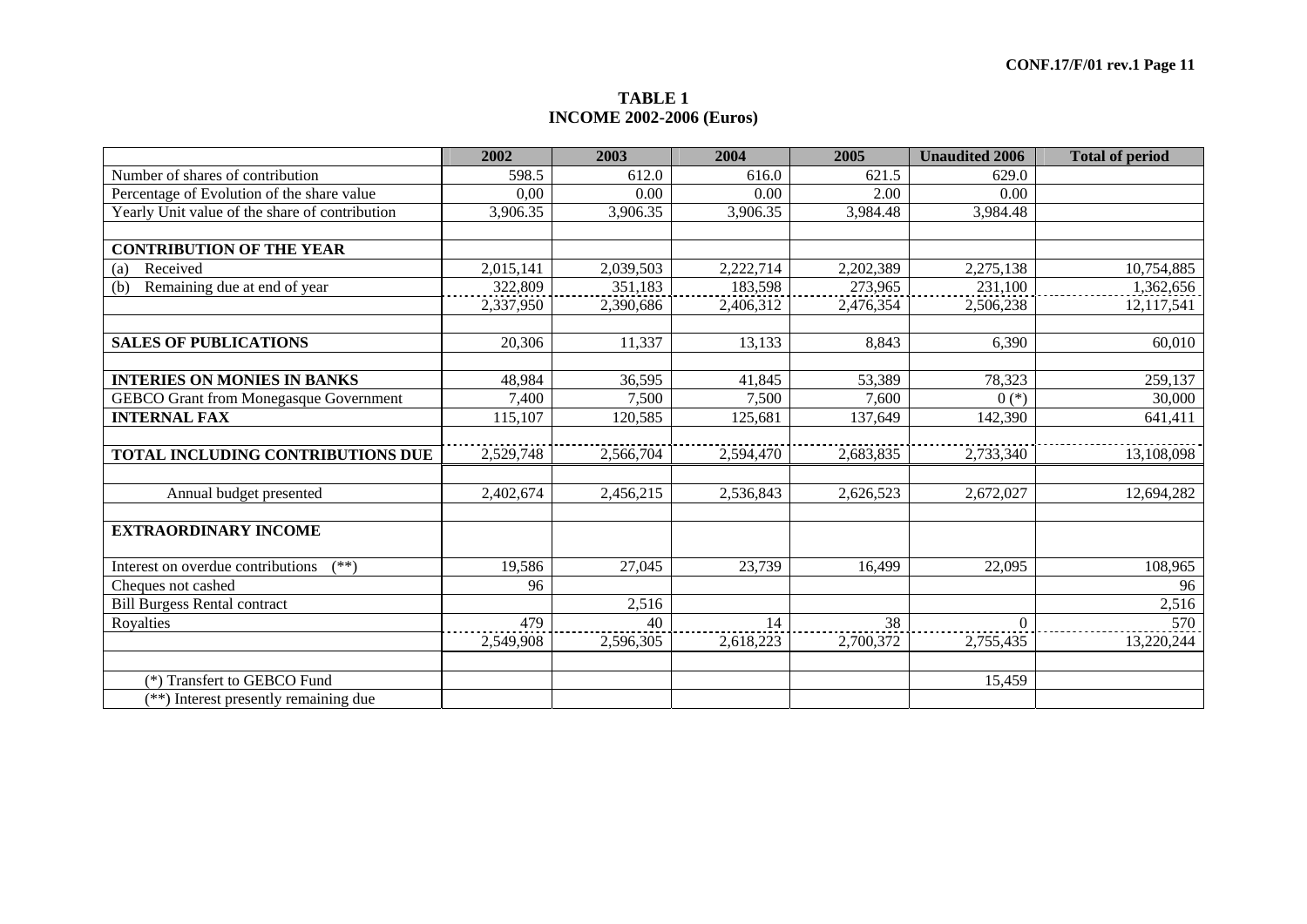#### **TABLE 2 EXPENDITURE 2002-2006 (Euros)**

|                                                    | 2002           | 2003      | 2004      | 2005      | <b>Unaudited 2006</b> | <b>Total of period</b> |
|----------------------------------------------------|----------------|-----------|-----------|-----------|-----------------------|------------------------|
| <b>I-PERSONNEL COSTS</b>                           |                |           |           |           |                       |                        |
| <b>Salaries - Directing Committee</b><br>a)        | 211,208        | 257,061   | 307,627   | 370,587   | 388,580               | 1,535,062              |
| Salaries - Category A<br>$\mathbf{b}$              | 337,874        | 339,722   | 402,015   | 477,290   | 496,725               | 2,053,625              |
| - Translators                                      |                |           | 94,591    | 109,757   | 113,346               | 317,694                |
| - Categories B & C                                 | 490,134        | 455,771   | 351,691   | 368,156   | 381,907               | 2,047,659              |
| - Overtime                                         | $\overline{0}$ | 9,497     | 3,477     | 8,177     | 9,457                 | 30,608                 |
| <b>Annual Bonus</b><br>$\mathcal{C}$ )             | 87,286         | 84,150    | 55,079    | 28,913    | 29,842                | 285,270                |
| <b>Payment to Retirement Funds</b><br>d)           | 202,755        | 205,161   | 230,365   | 274,624   | 286,469               | 1,199,375              |
| Insurances based on staff wages<br>$\epsilon$ )    | 8,560          | 9,883     | 11,130    | 11,116    | 13,190                | 53,879                 |
| Medical GAN premiums                               | 57,921         | 68,527    | 75,713    | 76,007    | 38,232                | 316,400                |
| <b>Family Allowances</b>                           | 22,020         | 23,079    | 23,301    | 33,004    | 31,427                | 132,831                |
| <b>Education Grants</b><br>g)                      | 40,053         | 61,166    | 50,343    | 21,920    | 16,683                | 190,165                |
| Medical claims paid<br>h)                          | 67,897         | 73,866    | 56,362    | 65,162    | 57,662                | 320,949                |
| Medical claims - refunds from GAN                  | $-17,396$      | $-24,544$ | $-14,789$ | $-11,838$ | $-26,846$             | $-95,413$              |
| Home Rental                                        | 4,228          | 3,822     | 1,836     | $\Omega$  | $\Omega$              | 9,887                  |
| Home Leave<br>$\mathbf{i}$                         | 6,583          | 5,875     | 9,413     | 9,174     | 4,376                 | 35,421                 |
| Pensions to retired staff<br>$\mathbf{i}$          | 117,326        | 132,334   | 146,908   | 0         | $\Omega$              | 396,568                |
| Miscellaneous Personnel Expenses<br>$\bf{k}$       | 6,915          | 4,770     | 618       | 545       | 669                   | 13,517                 |
| Salaries - Temporary staff<br>$\overline{1}$       | 2,398          | $\Omega$  | $\Omega$  | 47,172    | 5,060                 | 54,630                 |
| Training<br>m)                                     | 10,659         | 12,523    | 5,368     | 3,928     | 2,814                 | 35,293                 |
| <b>Total Actual Chapter I</b>                      | 1,656,422      | 1,722,663 | 1,811,049 | 1,893,693 | 1,849,592             | 8,933,418              |
| Total approved Budget for Chapter I                | 1,691,748      | 1,705,613 | 1,906,566 | 1,929,400 | 1,943,300             | 9,176,627              |
| <b>II - CURRENT OPERATING COSTS</b>                |                |           |           |           |                       |                        |
| Maintenance of Building<br>a)                      | 43,089         | 54,835    | 44,179    | 57,227    | 52,199                | 251,528                |
| <b>Multirisk Insurance</b>                         | 1,262          | 1,439     | 1,582     | 1,665     | 1,684                 | 7,631                  |
| Maintenance of IT equipments                       | 15,287         | 28,488    | 26,179    | 26,054    | 31,584                | 127,592                |
| Office Stationery<br>$\mathbf{b}$                  | 13,994         | 14,456    | 12,218    | 11,121    | 15,322                | 67,111                 |
| Postage, telephone, telex, telefax<br>$\mathbf{c}$ | 41,824         | 35,235    | 36,737    | 36,977    | 39,197                | 189,971                |
| <b>Local Travel</b><br>d)                          | 2,445          | 2,414     | 2,350     | 3,098     | 2,993                 | 13,299                 |
| <b>Bank Charges</b><br>e)                          | 4,437          | 4,476     | 3,886     | 5,596     | 4,981                 | 23,377                 |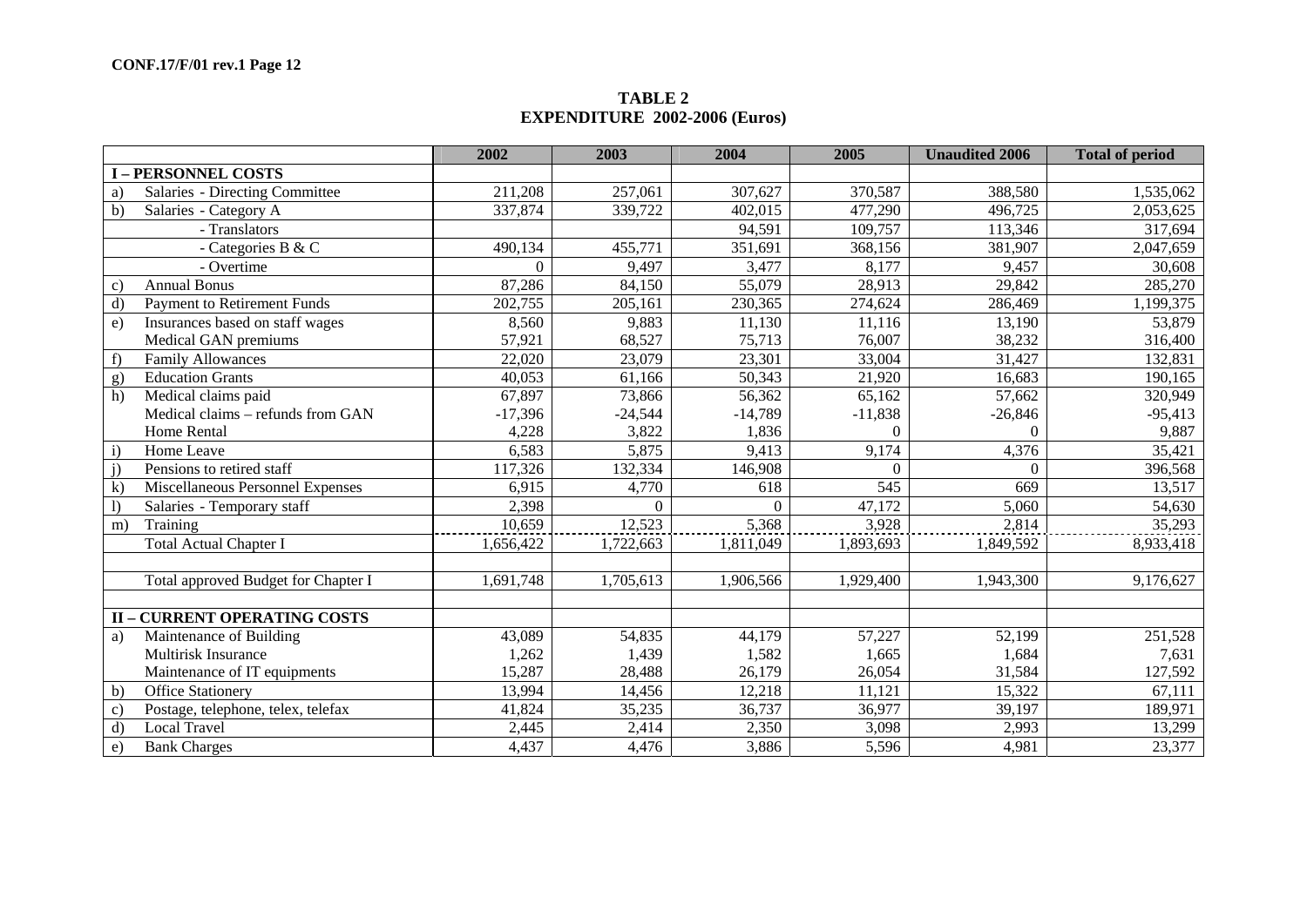# **TABLE 2 (continuation)**

|                                                   | 2002      | 2003      | 2004      | 2005      | <b>Unaudited 2006</b> | <b>Total of period</b> |
|---------------------------------------------------|-----------|-----------|-----------|-----------|-----------------------|------------------------|
| Consultancy Expenses (other than auditor)<br>f    | 40,705    | 43,021    | 14,399    | 19,542    | 5,495                 | 123,161                |
| Auditor's fees<br>g)                              | 7,249     | 3,850     | 2,000     | 3,900     | 3,000                 | 19,999                 |
| <b>Public Relations</b><br>h)                     | 24,931    | 16,753    | 18,287    | 10,721    | 17,186                | 87,878                 |
| Miscellaneous Operating Expenses<br>$\mathbf{i}$  | 2,164     | 949       | 766       | 568       | 945                   | 5,392                  |
| $\mathbf{i}$<br><b>Technical Assistance</b>       | 41,805    | 38,929    | 46,813    | 25,126    | 25,888                | 178,561                |
| $\bf k$<br>Long Distance Travel                   | 96,010    | 113,812   | 133,453   | 202,416   | 202,392               | 748,082                |
| GEBCO & Int. Bathymetric Charts<br>$\overline{1}$ | 5,889     | $\Omega$  | 3,574     | 8,781     | 5,271                 | 23,516                 |
| I.H. Review<br>m)                                 | 8,282     | 8,417     | 3,633     | 10,944    | 11,079                | 42,355                 |
| Other publications<br>n)                          | 14,423    | 3,185     | 9,183     | 8,600     | 7,816                 | 43,207                 |
| <b>Total Chapter II</b>                           | 363,794   | 370,260   | 359,239   | 432,334   | 427,032               | 1,952,660              |
|                                                   |           |           |           |           |                       |                        |
| Total approved Budget for Chapter II              | 470,335   | 483,484   | 464,608   | 463,900   | 534,500               | 2,416,827              |
|                                                   |           |           |           |           |                       |                        |
| <b>III - CAPITAL EXPENDITURE</b>                  |           |           |           |           |                       |                        |
| Purchase of IT equipments<br>a)                   | 9,685     | 5,557     | 7,594     | 9,377     | 11,240                | 43,453                 |
| Purchase of furniture & other equipments          | 2,012     | 1,824     | 2,656     | 1,856     | 4,721                 | 13,069                 |
| Depreciation of fixed assets                      | 35,504    | 51,086    | 37,763    | 27,841    | 17,171                | 169,366                |
| Purchase Publications & binding<br>b)             | 2,123     | 2,777     | 977       | 704       | 785                   | 7,366                  |
| <b>GEBCO</b><br>$\mathbf{c}$                      | $\Omega$  |           |           | $\Omega$  |                       | $\Omega$               |
| <b>Total Chapter III</b>                          | 49,324    | 61,245    | 48,990    | 39,778    | 33,918                | 233,253                |
|                                                   |           |           |           |           |                       |                        |
| Total approved Budget for Chapter III             | 53,661    | 78,817    | 65,924    | 63,902    | 62,720                | 325,024                |
|                                                   |           |           |           |           |                       |                        |
| <b>Total Operating Costs</b>                      | 2,069,539 | 2,154,168 | 2,219,277 | 2,365,805 | 2,310,541             | 11,119,331             |
|                                                   |           |           |           |           |                       |                        |
| Total approved Budget for Operating Costs         | 2,215,744 | 2,267,914 | 2,437,098 | 2,457,202 | 2,540,520             | 11,918,478             |
|                                                   |           |           |           |           |                       |                        |
| <b>IV-PRINTING FUND ALLOCATION</b>                | 10,671    | 6,098     | 6,098     | 6,098     | 6,098                 | 35,063                 |
| <b>RENOVATION FUND ALLOCATION</b><br>$V -$        | 7,622     | 1,522     | 1,524     | 1,524     | 11,524                | 23,716                 |
| VI - I.H. CONFERENCE FUND                         | 60,980    | 115,913   | 94,504    | 81,225    | 46,678                | 399,300                |
| VII - REMOVAL OF DIRECTORS ALLO-                  | 48,784    | 30,490    | 29,728    | 28,965    | 28,203                | 166,170                |
| <b>CATION</b>                                     |           |           |           |           |                       |                        |
| VIII- CAPACITY BUILDING ALLOCATION                | $\Omega$  | $\Omega$  | $\Omega$  | 50 000    | $70,000*$             | 120,000                |
|                                                   | 2,197,596 | 2,308,191 | 2,351,131 | 2,523,617 | 2,473,044             | 11,863,580             |
|                                                   |           |           |           |           |                       |                        |
| Total approved Budget per year                    | 2,343,801 | 2,421,937 | 2,568,952 | 2,625,014 | 2,703,023             | 12,662,727             |

\* In addition, external donation from the Republic of Korea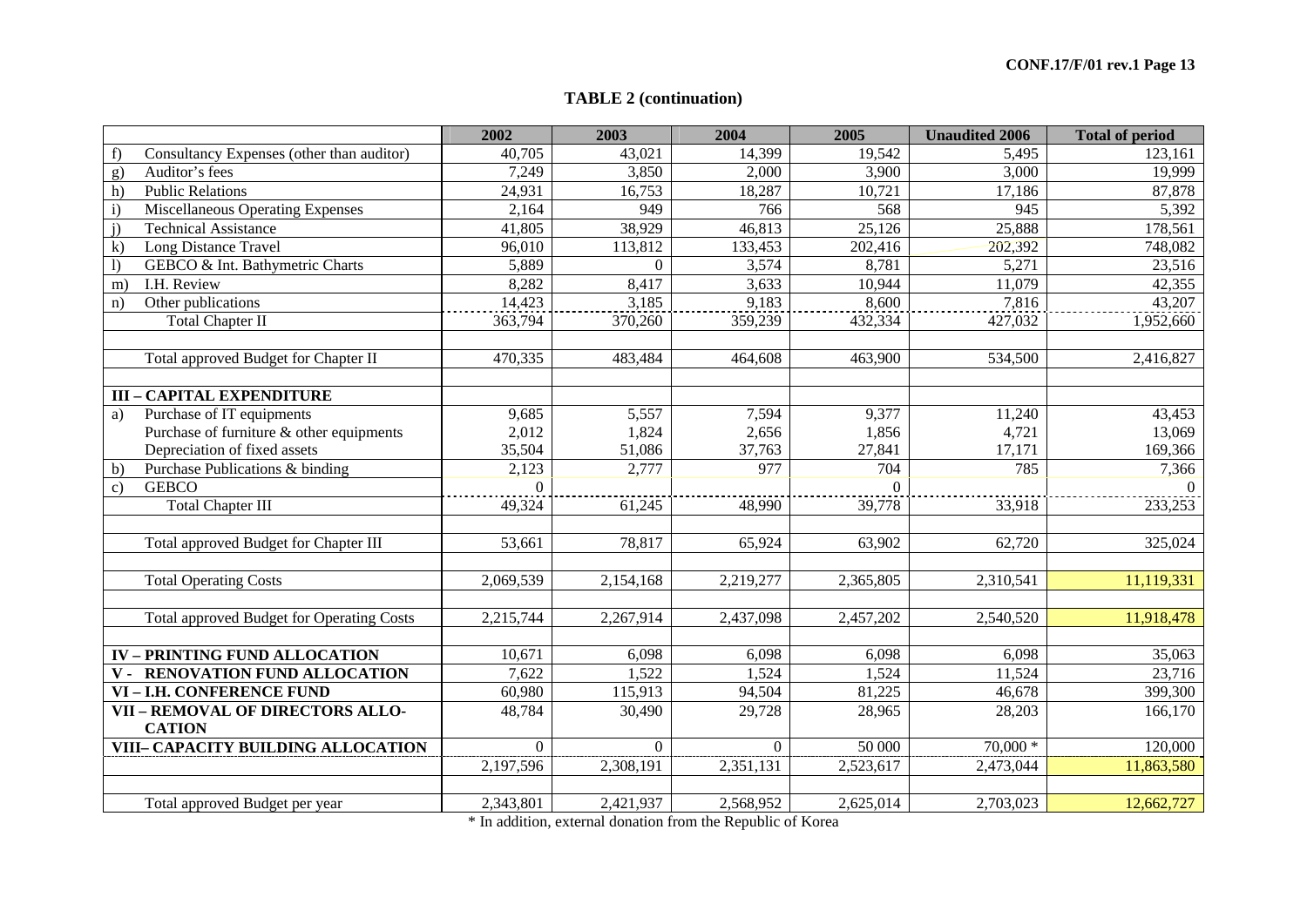# **TABLE 2 (continuation)**

|                                          | 2002     | 2003      | 2004      | 2005      | <b>Unaudited 2006</b> | <b>Total of period</b> |
|------------------------------------------|----------|-----------|-----------|-----------|-----------------------|------------------------|
| <b>EXTRA EXPENDITURES AND LOSES</b>      |          |           |           |           |                       |                        |
| Rappel cotisations AMRR                  |          |           | 6,371     |           |                       | 6,371                  |
| Exceptional Director's allowance (Leech) | 6,347    |           |           |           |                       | 6,347                  |
| <b>Bill Burgess Rental contract</b>      |          |           |           | 2,516     |                       | 2,516                  |
| Tax litigation                           |          |           |           |           | 389                   | 389                    |
| Unrecoverable VAT                        | 1,765    |           |           |           |                       | 1,765                  |
| Unrecoverable invoices                   | 3,541    |           |           | 20        |                       | 3,561                  |
|                                          |          |           |           |           |                       |                        |
| <b>GRAND TOTAL</b>                       | 2,209249 | 2,308,191 | 2,357,502 | 2,536,152 | 2,473,433             | 11,884,528             |
|                                          |          |           |           |           |                       |                        |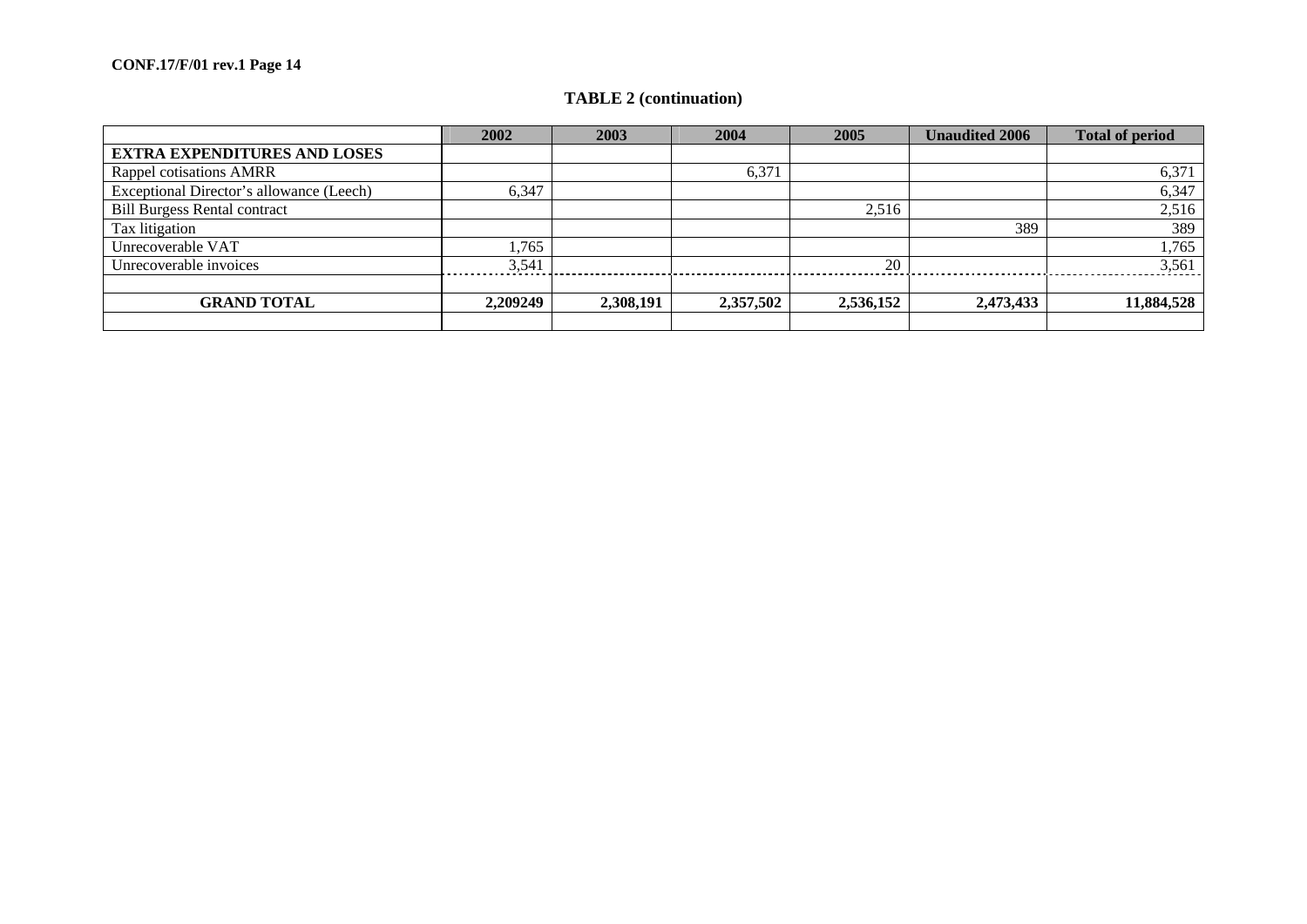#### **TABLE 3 NET EFFECT ON CAPITAL 2002-2006 (Euros)**

|                                                    | 2002             | 2003         | 2004         | 2005         | <b>Unaudited 2006</b> | <b>Total of period</b> |
|----------------------------------------------------|------------------|--------------|--------------|--------------|-----------------------|------------------------|
| Approved Expenditure Level                         | 2,343,801        | 2,421,937    | 2,568,952    | 2,625,014    | 2,703,023             | 12,662,727             |
|                                                    |                  |              |              |              |                       |                        |
| <b>TOTAL EXPENDITURE</b>                           | $-2,209,249$     | $-2,308,191$ | $-2,357,502$ | $-2,536,152$ | $-2,473,433$          | $-11,884,528$          |
|                                                    |                  |              |              |              |                       |                        |
| <b>TOTAL INCOME</b>                                | 2,549,908        | 2,596,305    | 2,618,223    | 2,700,372    | 2,755,435             | 13,220,244             |
|                                                    |                  |              |              |              |                       |                        |
| Surplus on yearly Budget                           | 340,659          | 288,114      | 260,721      | 164,220      | 282,002               | 1,335,716              |
|                                                    |                  |              |              |              |                       |                        |
| Currencies                                         |                  |              |              |              |                       |                        |
| Net Gains on Change Operations                     | 6,337            | 10,131       | 2,304        | 4,564        | 9,638                 | 32,974                 |
| Net Losses on Change Operations                    | $-4,588$         | $-4,301$     | $-2,809$     | $-3,284$     | $-2,456$              | $-17,438$              |
| Net Gains on Valuation of Holdings                 | $\overline{2}$   | $\tau$       |              | 32,547       | 271                   | 32,828                 |
| Net Losses on Valuation of Holdings                | $-21,131$        | $-31,880$    | $-19,102$    |              | $-43,011$             | $-115,123$             |
| NET RESULT (Income/Expenditure/Currencies)         | 321,280          | 262,071      | 241,115      | 198,047      | 246,444               | 1,268,956              |
|                                                    |                  |              |              |              |                       |                        |
| <b>OTHER OPERATIONS</b>                            |                  |              |              |              |                       |                        |
|                                                    |                  |              |              |              |                       |                        |
| Provision for Staff Retirement Rights              | $\boldsymbol{0}$ | 86,394       | 93,441       | $-106,878$   | $-156,835$            | $-83,878$              |
| Transfer at destination of CBF                     | $\Omega$         |              |              | $-50000$     | $-46,000$             | $-96,000$              |
|                                                    |                  |              |              |              |                       |                        |
| <b>NET BALANCE</b> (Total income less expenditure) | 321,280          | 348,465      | 334,556      | 41,169       | 43,609                | 1,089,078              |
|                                                    |                  |              |              |              |                       |                        |
| <b>WORKING CAPITAL AT YEAR'S END</b>               | 1,129,903        | 1,397,886    | 1,716,132    | 1,750,800    | 1,799,952             |                        |
| <b>EMERGENCY RESERVE FUND</b>                      | 121,959          | 202,441      | 218,751      | 225,252      | 219,708               |                        |
|                                                    |                  |              |              |              |                       |                        |
| TOTAL FUNDING AT YEAR'S END                        | 1,251,862        | 1,600,327    | 1,934,883    | 1,976,052    | 2,019,660             |                        |
|                                                    |                  |              |              |              |                       |                        |
|                                                    |                  |              |              |              |                       |                        |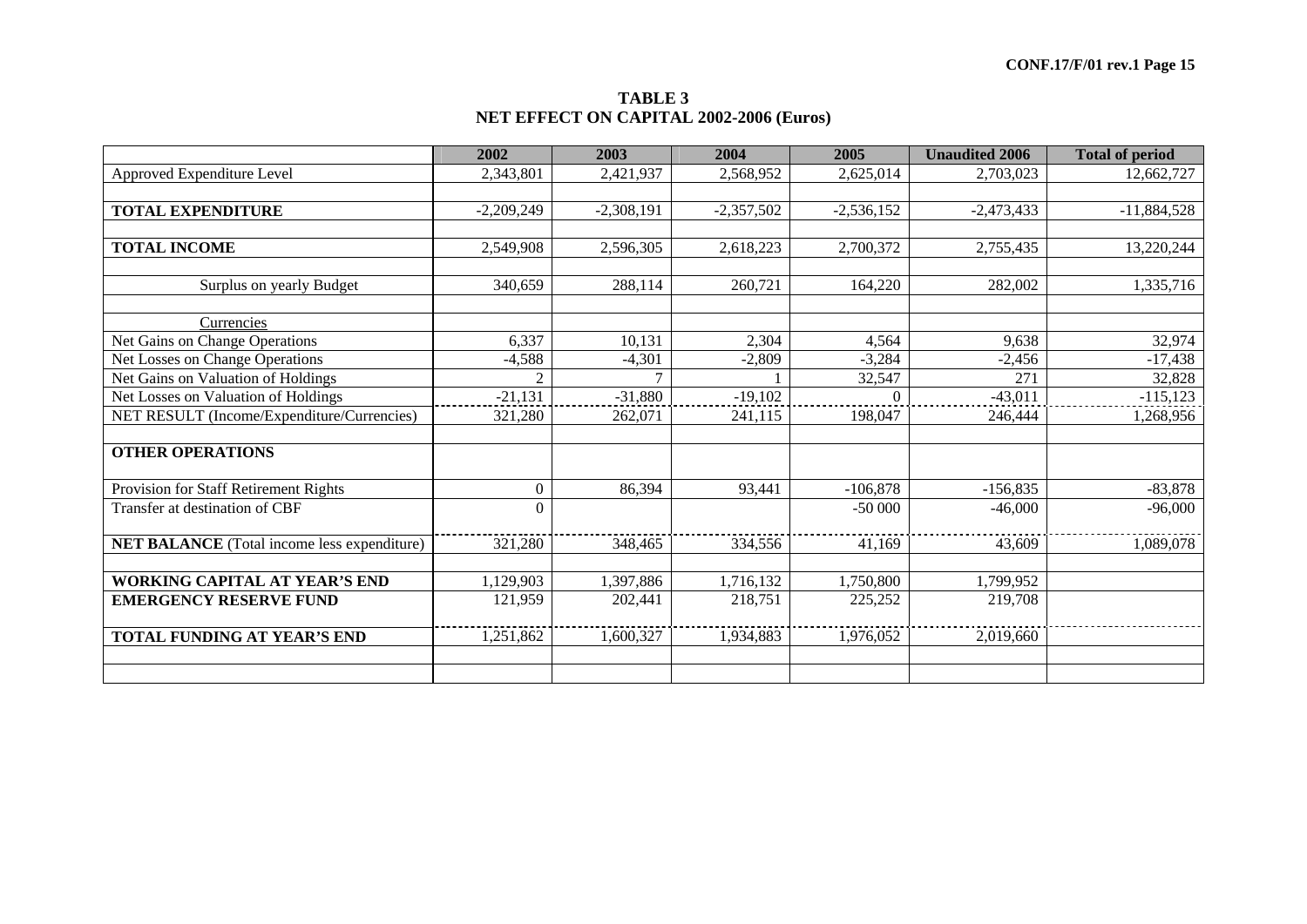# **TABLE 4 COMPARISON OF BALANCE SHEETS (as of 31st December 2002-2006)**

# **I- ASSETS (Euros)**

|                                          | 2002       | 2003        | 2004       | 2005                | <b>Unaudited 2006</b> | <b>Total of period</b> |
|------------------------------------------|------------|-------------|------------|---------------------|-----------------------|------------------------|
| <b>CASH INVESTED FOR RETIREMENT FUND</b> |            |             |            |                     |                       |                        |
| Long term IRF investments                | 1,582,566  | 548,697     | 548,697    | 548,697             | 548,697               |                        |
| Latent result on long term investment    | $-210,125$ | $-156, 115$ | $-130,000$ | $-45,435$           | $-28,740$             |                        |
| Retirement Cash invested                 | 1,068,957  | 2,142,307   | 2,164,332  | 2,350,238           | 2,312,486             |                        |
| Interest to be received                  | $\Omega$   | $\Omega$    | 20,387     | $\Omega$            | $\Omega$              |                        |
| Long term guaranty from IHB funds        | 379,029    | 315,628     | 240,172    | 91,527              | 212,635               |                        |
|                                          | 2,820,426  | 2,850,517   | 2,843,589  | 2,945,027           | 3,045,078             |                        |
|                                          |            |             |            |                     |                       |                        |
| <b>VARIOUS DEBTORS</b>                   |            |             |            |                     |                       |                        |
| Purchase made in advance                 | 3,621      | 9,430       | 16,211     | 21,855              | 16,163                |                        |
| <b>Outstanding bills</b>                 | 3,619      | 1,622       | 1,740      | 1,220               | 3,448                 |                        |
| Advance to staff                         | 18,067     | 17,005      | 11,570     | 15,467              | 16,541                |                        |
| <b>Expenses for GEBCO Centenary</b>      | 20,519     |             |            |                     |                       |                        |
| Interest to be received                  | $\Omega$   | $\Omega$    | $\Omega$   | $\Omega$            | 12,531                |                        |
| Claim for refunding of VAT               | 64,845     | 41,634      | 30,695     | 60,631              | 46,139                |                        |
|                                          | 110,670    | 69,691      | 60,216     | 99,173              | 94,822                |                        |
|                                          |            |             |            |                     |                       |                        |
| <b>OUTSTANDING CONTRIBUTIONS</b>         |            |             |            |                     |                       |                        |
| Contribution for the year                | 322,809    | 351,183     | 183,598    | 273,965             | 231,100               |                        |
| Contribution for previous years          | 55,309     | 76,533      | 77,742     | 112,444             | 165,949               |                        |
| Contribution for suspended Member States | 24,019     | 24,019      | 24,019     | 24,019              | 24,019                |                        |
| Interest due                             | 8,895      | 12,874      | 16,695     | $23,91\overline{4}$ | 18,250                |                        |
|                                          | 411,032    | 464,609     | 302,055    | 434,343             | 439,318               |                        |
|                                          |            |             |            |                     |                       |                        |
| <b>FURNITURES AND INSTRUMENTS</b>        |            |             |            |                     |                       |                        |
| Value of purchases                       | 247,464    | 245,250     | 255,765    | 284,551             | 301,831               |                        |
| Depreciation                             | $-122,716$ | $-173,803$  | $-211,566$ | $-239,407$          | $-256,578$            |                        |
|                                          |            |             |            |                     |                       |                        |
| <b>LIBRARY</b>                           | 36,664     | 36,664      | 36,664     | 36,664              | 36,664                |                        |
| <b>STOCKS OF PUBLICATIONS</b>            |            | $\Omega$    | 0          | $\Omega$            | $\Omega$              |                        |
|                                          | 161,413    | 108,111     | 80,863     | 81,807              | 81,917                |                        |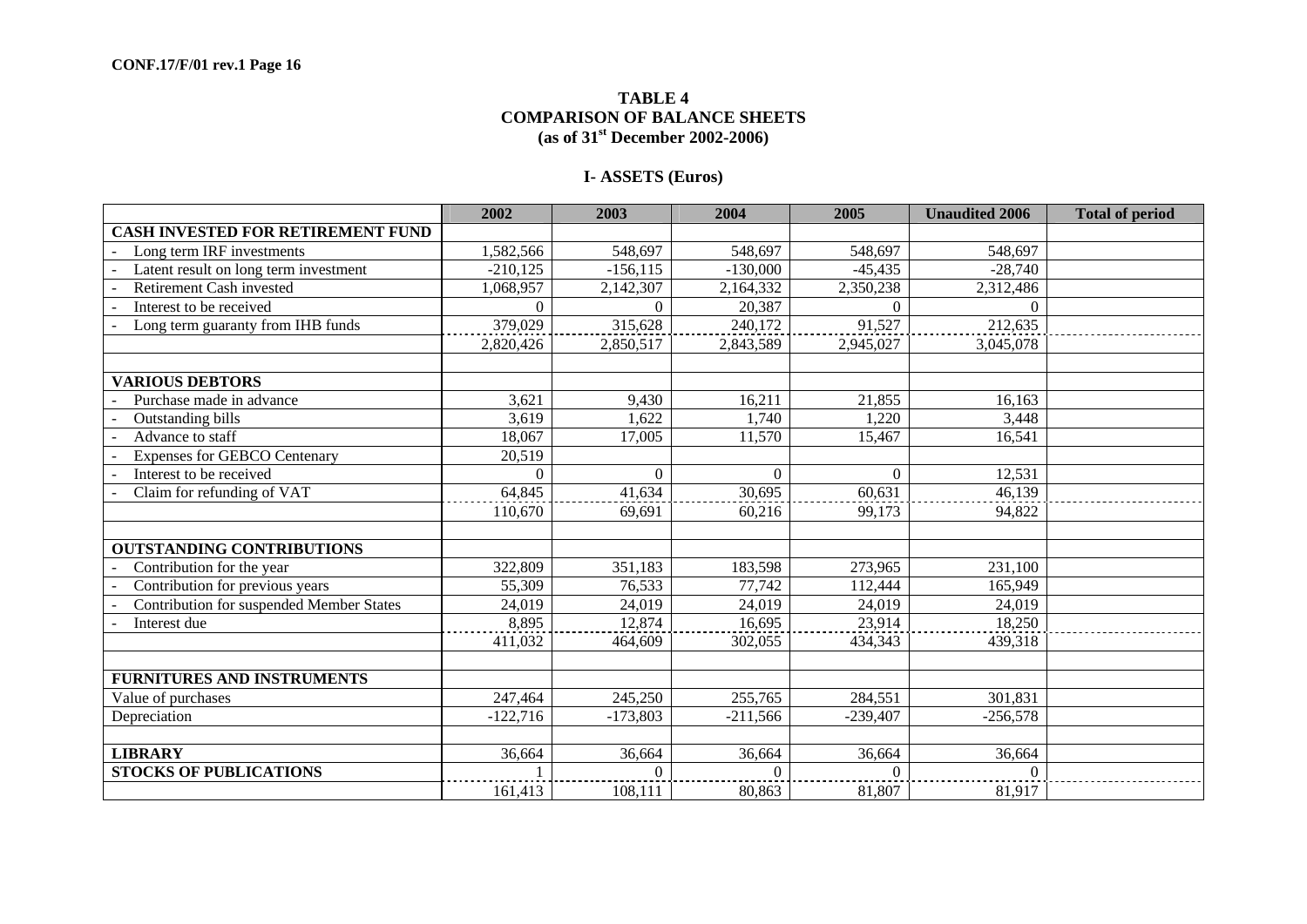# **I – ASSETS (continuation)**

|                                 | 2002      | 2003      | 2004      | 2005      | <b>Unaudited 2006</b> | <b>Total of period</b> |
|---------------------------------|-----------|-----------|-----------|-----------|-----------------------|------------------------|
| <b>CASH IN BANK AND ON HAND</b> |           |           |           |           |                       |                        |
| Bank currents accounts          | 725,141   | 353,255   | 271,232   | 245.636   | 230,212               |                        |
| Bank deposit accounts           | ,276,210  | 2,007,466 | 2,557,998 | 2,346,209 | 3,013,396             |                        |
| Petty cash                      | 6.523     | 4.164     | 2,800     | 6.489     | 16.549                |                        |
|                                 | 2,007,874 | 2.364.885 | 2.832,030 | 2,598,333 | 3,260,157             |                        |
|                                 |           |           |           |           |                       |                        |
| <b>ASSETS GRAND TOTAL</b>       | 5,511,415 | 5,857,812 | 6.118.753 | 6,158,684 | 6.921.292             |                        |
|                                 |           |           |           |           |                       |                        |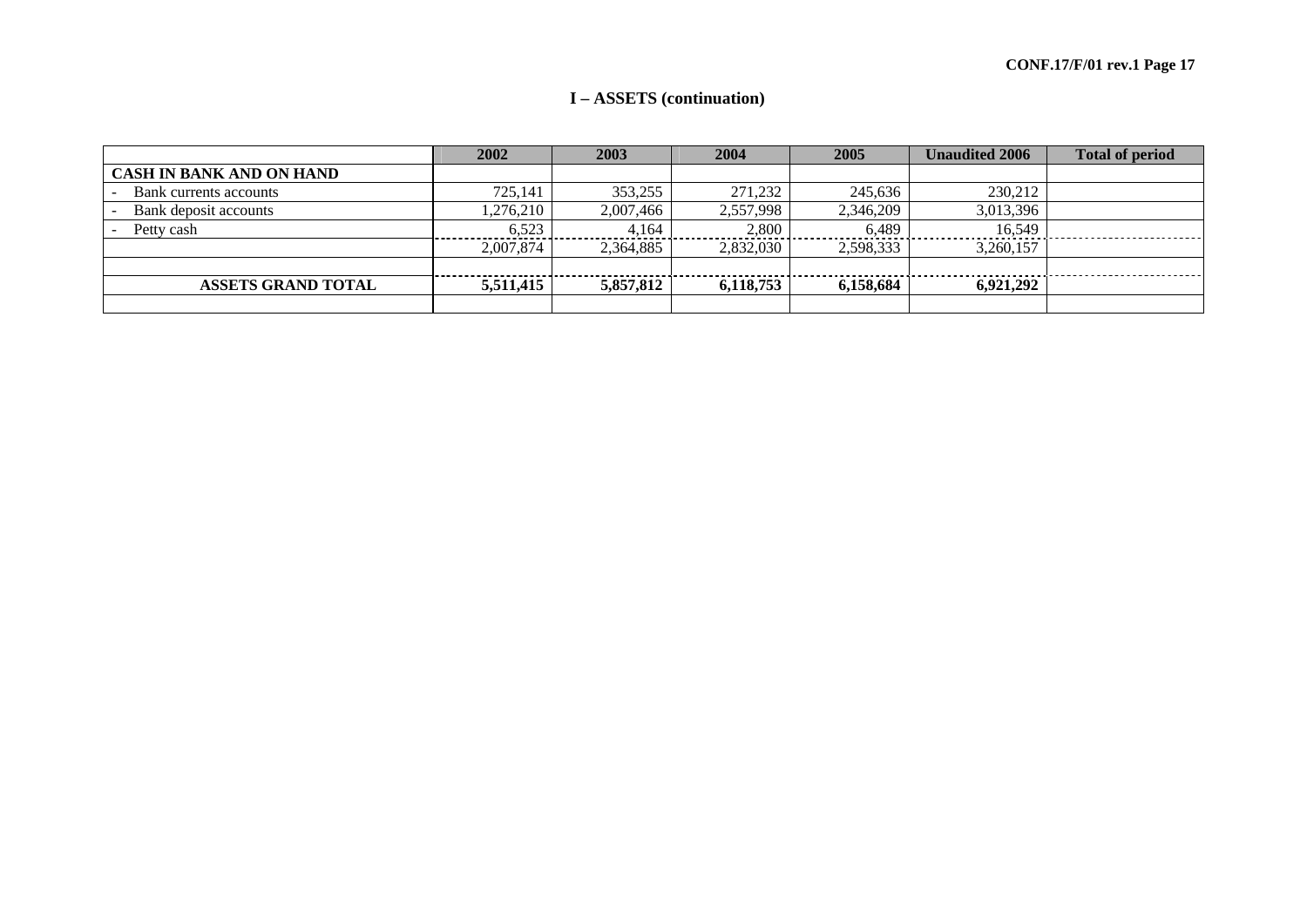# **II – LIABILITIES (Euros)**

|                                               | 2002         | 2003      | 2004      | 2005      | <b>Unaudited 2006</b> | <b>Total of period</b> |
|-----------------------------------------------|--------------|-----------|-----------|-----------|-----------------------|------------------------|
| STAFF INTERNAL RETIREMENT FUND                |              |           |           |           |                       |                        |
| Internal Retirement Reserve fund              | 698,672      | 698,672   | 698,672   | 698,672   | $\Omega$              |                        |
| <b>Internal Retirement fund</b>               | 428,440      | 544,924   | 631,437   | 625,997   | 1,267,885             |                        |
| Provision to ensure pensions to retired staff | ,693,315     | 1,606,921 | 1,513,480 | 1,620,358 | 1,777,193             |                        |
| Net IRF Liability                             | 2,820,426    | 2,850,517 | 2,843,589 | 2,945,027 | 3,045,078             |                        |
|                                               |              |           |           |           |                       |                        |
| <b>VARIOUS CREDITORS</b>                      |              |           |           |           |                       |                        |
| Guaranty to the IRF                           | 379,029      | 315,628   | 240,172   | 91,527    | 212,635               |                        |
| Provision for doubtful contributions          | 26,810       | 26,810    | 26,810    | 26,810    | 26,810                |                        |
|                                               |              |           |           |           |                       |                        |
| Personalized pension plans                    | $\mathbf{0}$ | 32,218    | 51,431    | $\Omega$  | $\Omega$              |                        |
| A.M.R.R. Complementary Retirement Scheme      | 25,834       | 22,573    | 33,876    | 38,383    | 40,270                |                        |
| Accruals (outstanding bills)                  | 52,299       | 43,992    | 51,457    | 49,129    | 41,324                |                        |
| Travel claims & wages                         | 2,818        | $\Omega$  | $\Omega$  | $\Omega$  | $\mathbf{0}$          |                        |
| Deposits received for Conference (stand)      | $\Omega$     | $\Omega$  | 6,820     | $\Omega$  | 13,390                |                        |
| Various creditors                             | $\Omega$     | 1,769     | 1,800     | 1,814     | 1,820                 |                        |
|                                               |              |           |           |           |                       |                        |
| <b>I.H. CONFERENCE FUNDS</b>                  |              |           |           |           |                       |                        |
| Organization of IH Conferences                | 88,222       | 196,406   | 287,946   | 259,597   | 288,763               |                        |
| <b>Removal of Directors</b>                   | $\theta$     | $\Omega$  | 29,728    | 58,693    | 86,896                |                        |
| <b>ABLOS</b> Conference fund                  | 474          | 6,939     | 6,668     | 10,864    | 8,884                 |                        |
| <b>GEBCO</b> Centenary fund                   | 12,000       | 9,979     | 9,149     | $\Omega$  | 6,564                 |                        |
| Capacity Building fund                        |              |           | 3,167     | 73,468    | 196,772               |                        |
|                                               |              |           |           |           |                       |                        |
| PRINTING EQUIPMENT FUND                       | 60,707       | 60,438    | 57,174    | 61,595    | 67,693                |                        |
| <b>RENOVATION FUND</b>                        | 7,519        | 9,041     | 10,565    | 8,578     | 19,564                |                        |
| PRESENTATION LIBRARY FUND                     | 36,487       | 32,952    | 44,813    | 63,863    | 70,846                |                        |
|                                               |              |           |           |           |                       |                        |
| <b>CONTRIBUTIONS RECEIVED IN ADVANCE</b>      |              |           |           |           |                       |                        |
| Received in advance or in excess              | 746,929      | 648,222   | 478,705   | 493,284   | 774,324               |                        |
|                                               | 1,439,127    | 1,406,969 | 1,340,281 | 1,237,605 | 1,856,554             |                        |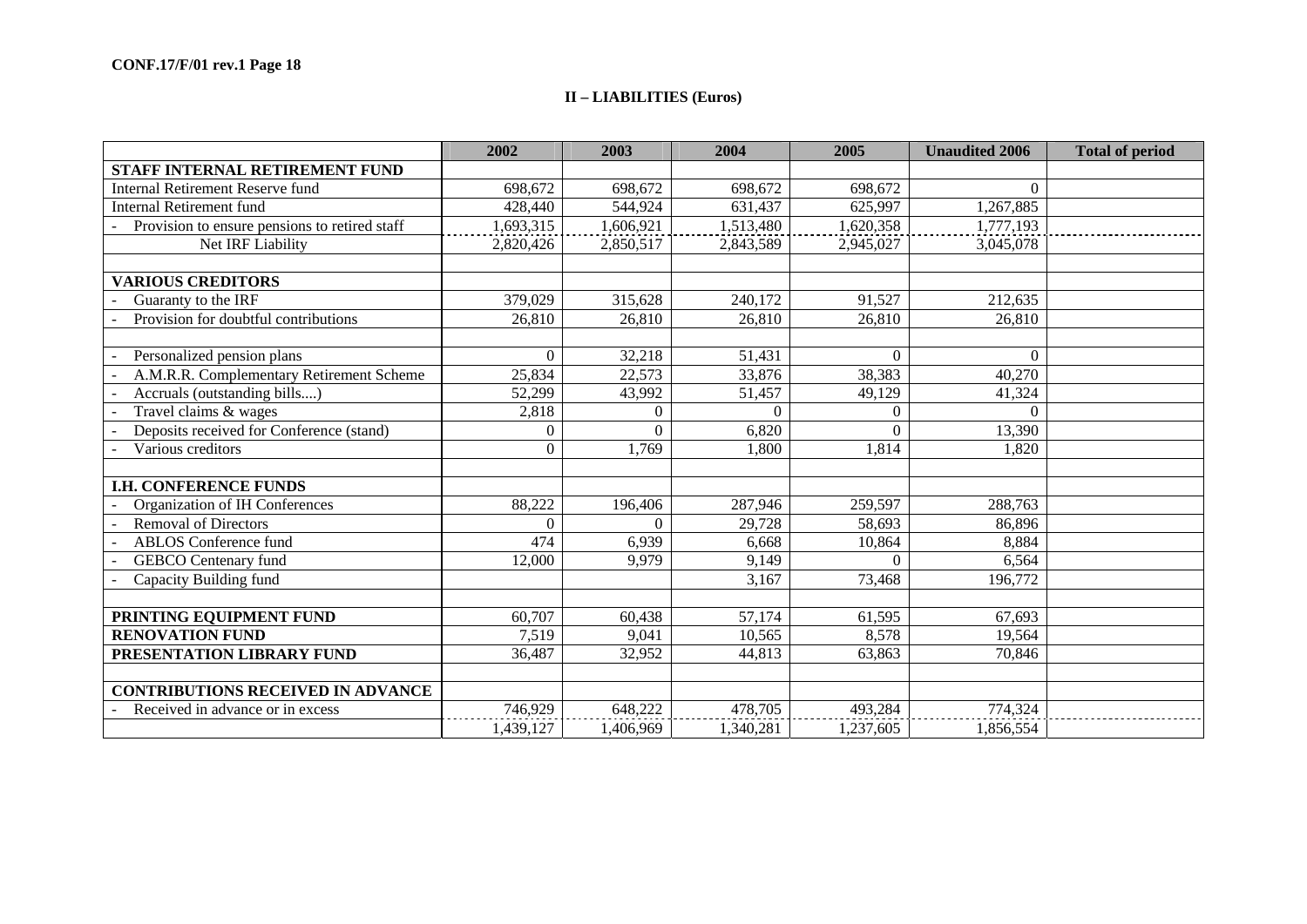# **II – LIABILITIES (continuation)**

|                                                    | 2002           | 2003         | 2004         | 2005         | <b>Unaudited 2006</b> | <b>Total of period</b> |
|----------------------------------------------------|----------------|--------------|--------------|--------------|-----------------------|------------------------|
| <b>CAPITAL</b>                                     |                |              |              |              |                       |                        |
| <b>Emergency Reserve Fund</b>                      | 121,959        | 202,441      | 218,751      | 225,252      | 219,708               |                        |
| Reserves for reevaluation                          |                |              |              |              |                       |                        |
| Financial holdings<br>$\sim$                       | 410,589        | 410,589      | $\Omega$     | $\Omega$     | $\Omega$              |                        |
| Physical assets<br>$\sim$                          | 46,092         | 46,092       | 46,092       | 46,092       | 46,092                |                        |
| Provisions for risks (IRF & suspended MS)          | $-1,720,125$   | $-1,633,731$ | $-1,540,290$ | $-1,647,168$ | $-1,804,003$          |                        |
| Net yearly result                                  | 321,279        | 416,094      | 372,969      | 365,859      | 408,947               |                        |
| <b>Net Member States funds</b>                     | 2,072,068      | 2,158,842    | 2,837,361    | 2,986,017    | 3,148,917             |                        |
| Permanent funding                                  | 1,251,862      | 1,600,327    | 1,934,883    | 1,976,052    | 2,019,661             |                        |
|                                                    |                |              |              |              |                       |                        |
| <b>LIABILITIES GRAND TOTAL</b>                     | 5,511,415      | 5,857,812    | 6,118,753    | 6,158,684    | 6,921,292             |                        |
|                                                    |                |              |              |              |                       |                        |
|                                                    | $\overline{0}$ | $\Omega$     | $\Omega$     |              | $\Omega$              |                        |
|                                                    |                |              |              |              |                       |                        |
| Cash reserve to continue operations (Fin.Regs. Art |                |              |              |              |                       |                        |
| 18)                                                |                |              |              |              |                       |                        |
| <b>IHB</b> Cash balances less                      | 2,007,874      | 2,364,885    | 2,832,030    | 2,598,333    | 3,260,157             |                        |
| Advance contributions for next year                | $-746,929$     | $-648,222$   | $-478,705$   | $-493,284$   | $-774,324$            |                        |
| Emergency reserve fund                             | $-121,959$     | $-202,441$   | $-218,751$   | $-225,252$   | $-219,708$            |                        |
| Special purpose reserves and funds                 | $-205,409$     | $-315,756$   | $-449,209$   | $-536,658$   | $-745,981$            |                        |
| Guaranty to the IRF                                | $-379,029$     | $-315,628$   | $-240,172$   | $-91,527$    | $-212,635$            |                        |
|                                                    |                |              |              |              |                       |                        |
| <b>Operating Cash Reserve</b>                      | 554,549        | 882,838      | 1,445,192    | 1,251,613    | 1,307,509             |                        |
|                                                    |                |              |              |              |                       |                        |
| <b>Total Actual Operation costs</b>                | 2,069,539      | 2,154,168    | 2,219,277    | 2,365,805    | 2,310,541             |                        |
| Total Budget for future operations                 | 2,267,914      | 2,437,098    | 2,457,202    | 2,540,520    | 2,636,500             |                        |
|                                                    |                |              |              |              |                       |                        |
| Number of weeks of operations                      | 13,9           | 21,3         | 33,9         | 27,5         | 29.4                  |                        |
|                                                    |                |              |              |              |                       |                        |
| Minimal Requirements $(3$ months $-13$ weeks)      | 566,979        | 609,275      | 614,301      | 635,130      | 659,125               |                        |
|                                                    |                |              |              |              |                       |                        |
|                                                    |                |              |              |              |                       |                        |
|                                                    |                |              |              |              |                       |                        |
|                                                    |                |              |              |              |                       |                        |